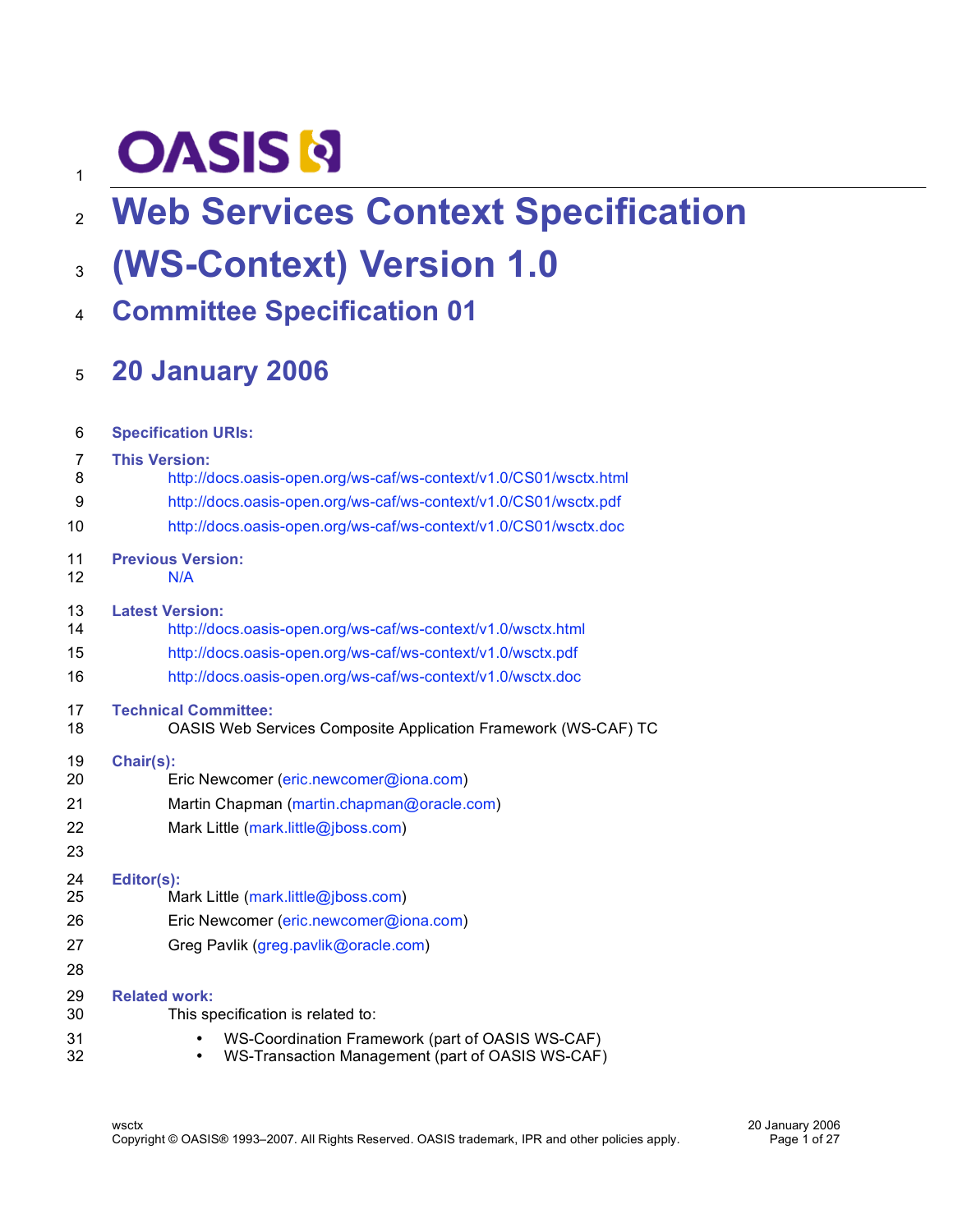#### **Declared XML Namespace(s):**

http://docs.oasis-open.org/ws-caf/2005/10/wsctx

#### **Status**

 This document was last revised or approved by the OASIS Web Services Composite Application Framework (WS-CAF) TC on the above date. The level of approval is also listed above. Check the current location noted above for possible later revisions of this document. This document is updated periodically on no particular schedule.

 Technical Committee members should send comments on this specification to the Technical Committee's email list. Others should send comments to the Technical Committee by using the "Send A Comment" button on the Technical Committee's web page at http://www.oasis-open.org/committees/ws-caf.

- For information on whether any patents have been disclosed that may be essential to implementing this specification, and any offers of patent licensing terms, please refer to the Intellectual Property Rights section of the Technical Committee web page (http://www.oasis-open.org/committees/ws-caf/ipr.php).
- The non-normative errata page for this specification is located at http://www.oasis-open.org/committees/ws-caf.
- **Abstract**

#### Web services exchange XML documents with structured payloads. The processing semantics of an execution endpoint may be influenced by additional information that is defined at layers below the application protocol. When multiple Web services are used in combination, the ability to structure execution related data called context becomes important. This information is typically communicated via SOAP Headers. WS-Context provides a definition, a structuring mechanism, and service definitions for organizing and sharing context across multiple execution endpoints.

- The ability to compose arbitrary units of work is a requirement in a variety of aspects of distributed applications such as workflow and business-to-business interactions. By composing work, we mean that it is possible for participants in an activity to be able to determine unambiguously whether or not they are participating in the same activity.
- An activity is the execution of multiple Web services composed using some mechanism external to this specification, such as an orchestration or choreography. A common mechanism is needed 63 to capture and manage contextual execution environment data shared, typically persistently, across execution instances.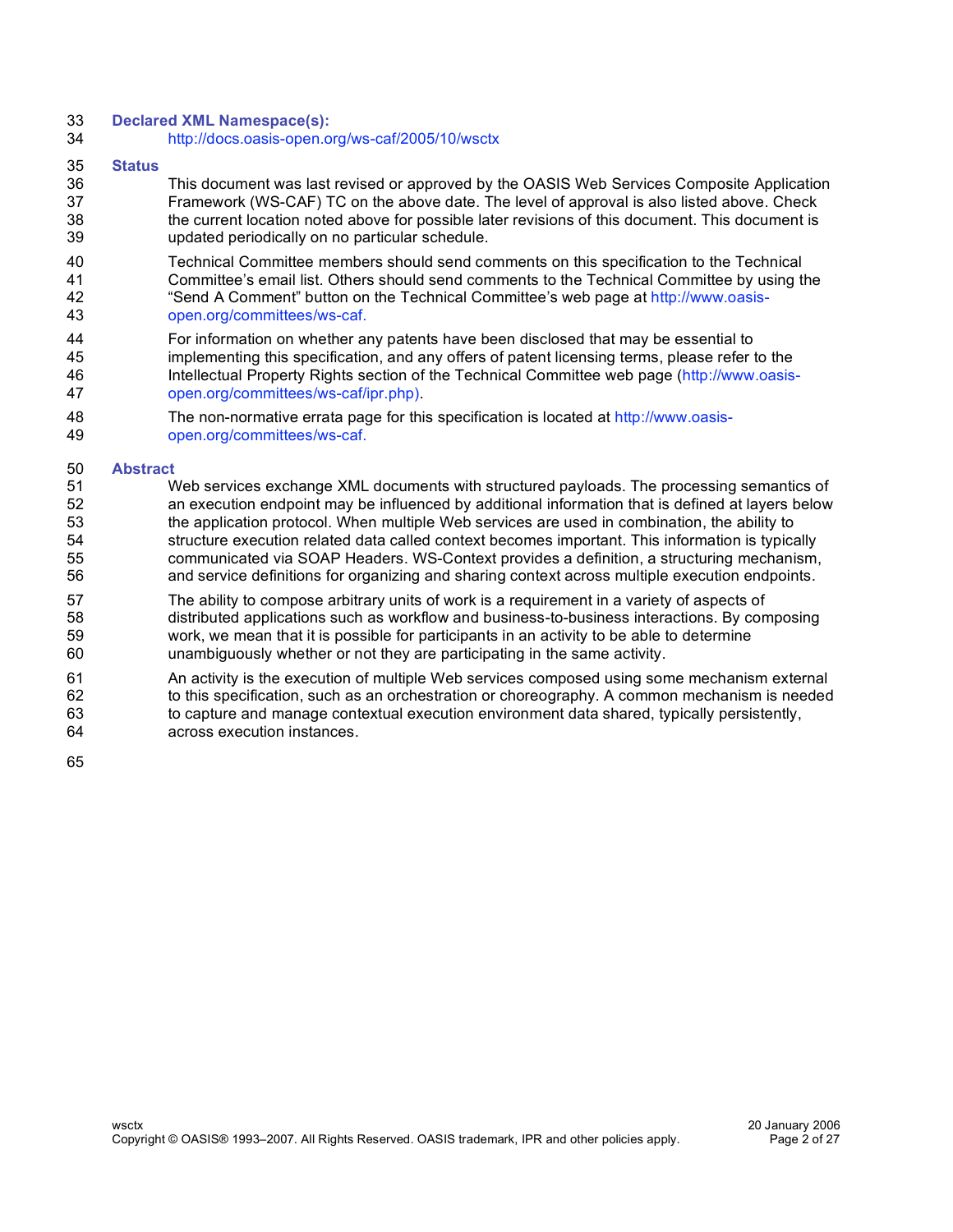### **Notices**

OASIS takes no position regarding the validity or scope of any intellectual property or other rights that

might be claimed to pertain to the implementation or use of the technology described in this document or

the extent to which any license under such rights might or might not be available; neither does it

represent that it has made any effort to identify any such rights. Information on OASIS's procedures with

respect to rights in OASIS specifications can be found at the OASIS website. Copies of claims of rights

made available for publication and any assurances of licenses to be made available, or the result of an

attempt made to obtain a general license or permission for the use of such proprietary rights by

implementors or users of this specification, can be obtained from the OASIS Executive Director.

OASIS invites any interested party to bring to its attention any copyrights, patents or patent applications,

or other proprietary rights which may cover technology that may be required to implement this

specification. Please address the information to the OASIS Executive Director.

Copyright © OASIS® 1993–2007. All Rights Reserved. OASIS trademark, IPR and other policies apply.

This document and translations of it may be copied and furnished to others, and derivative works that

comment on or otherwise explain it or assist in its implementation may be prepared, copied, published

and distributed, in whole or in part, without restriction of any kind, provided that the above copyright notice

82 and this paragraph are included on all such copies and derivative works. However, this document itself

may not be modified in any way, such as by removing the copyright notice or references to OASIS,

except as needed for the purpose of developing OASIS specifications, in which case the procedures for

copyrights defined in the OASIS Intellectual Property Rights document must be followed, or as required to

86 translate it into languages other than English.

 The limited permissions granted above are perpetual and will not be revoked by OASIS or its successors or assigns.

This document and the information contained herein is provided on an "AS IS" basis and OASIS

DISCLAIMS ALL WARRANTIES, EXPRESS OR IMPLIED, INCLUDING BUT NOT LIMITED TO ANY

 WARRANTY THAT THE USE OF THE INFORMATION HEREIN WILL NOT INFRINGE ANY RIGHTS OR ANY IMPLIED WARRANTIES OF MERCHANTABILITY OR FITNESS FOR A PARTICULAR PURPOSE.

 The names "OASIS", WS-Context and WS-CAF are trademarks of OASIS, the owner and developer of this specification, and should be used only to refer to the organization and its official outputs. OASIS

welcomes reference to, and implementation and use of, specifications, while reserving the right to enforce

96 its marks against misleading uses. Please see http://www.oasis-open.org/who/trademark.php for above

guidance.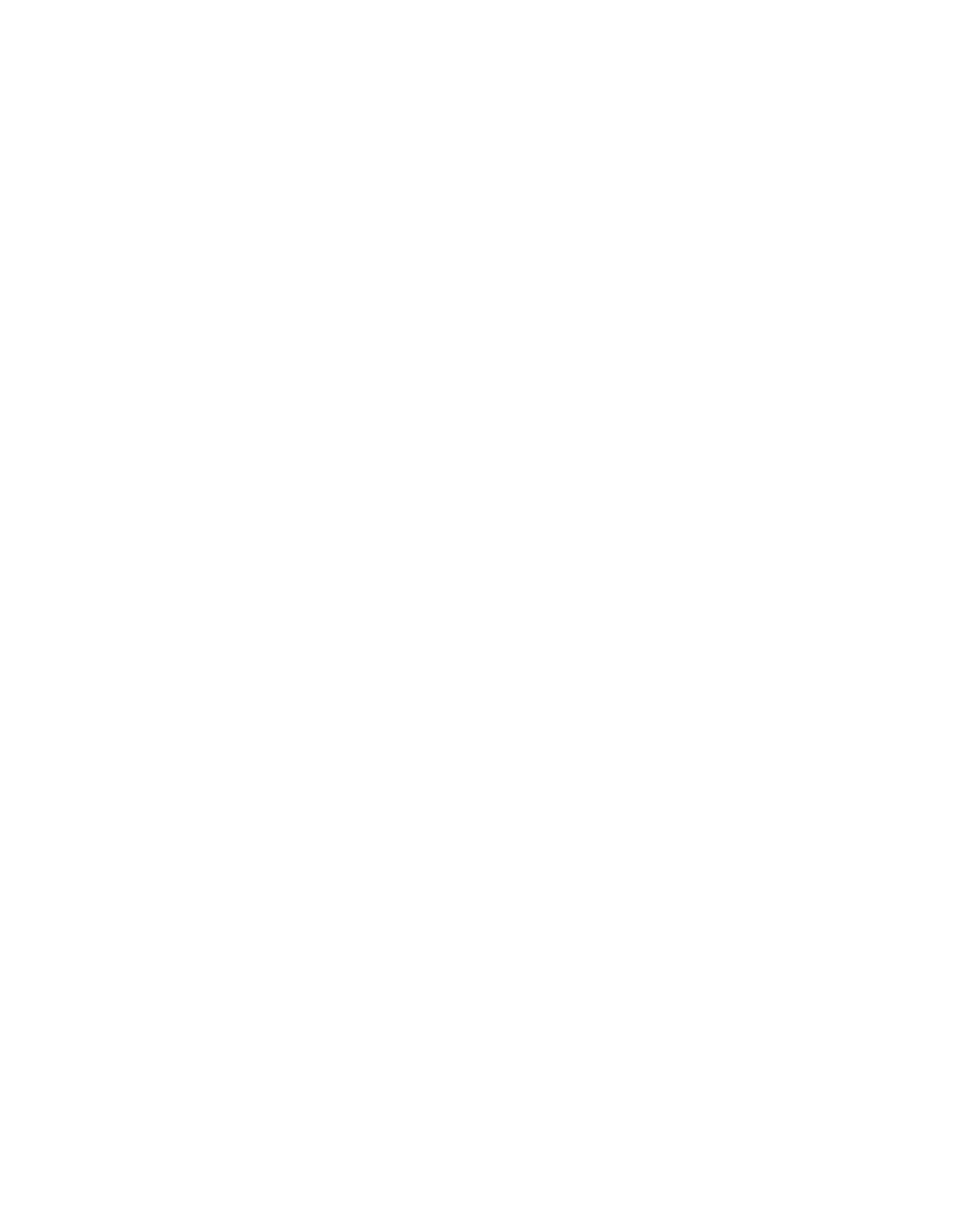#### **Table of contents** 98

| 99  | 1 |  |
|-----|---|--|
| 100 |   |  |
| 101 |   |  |
| 102 |   |  |
| 103 |   |  |
| 104 | 2 |  |
| 105 |   |  |
| 106 |   |  |
| 107 |   |  |
| 108 | 3 |  |
| 109 |   |  |
| 110 |   |  |
| 111 | 4 |  |
| 112 | 5 |  |
| 113 |   |  |
| 114 |   |  |
| 115 |   |  |
| 116 |   |  |
| 117 |   |  |
| 118 |   |  |
| 119 |   |  |
| 120 |   |  |
| 121 |   |  |
| 122 |   |  |
| 123 |   |  |
| 124 |   |  |
| 125 |   |  |
| 126 |   |  |
| 127 |   |  |
| 128 |   |  |
| 129 |   |  |
| 130 |   |  |
| 131 |   |  |
| 132 |   |  |
|     |   |  |

wsctx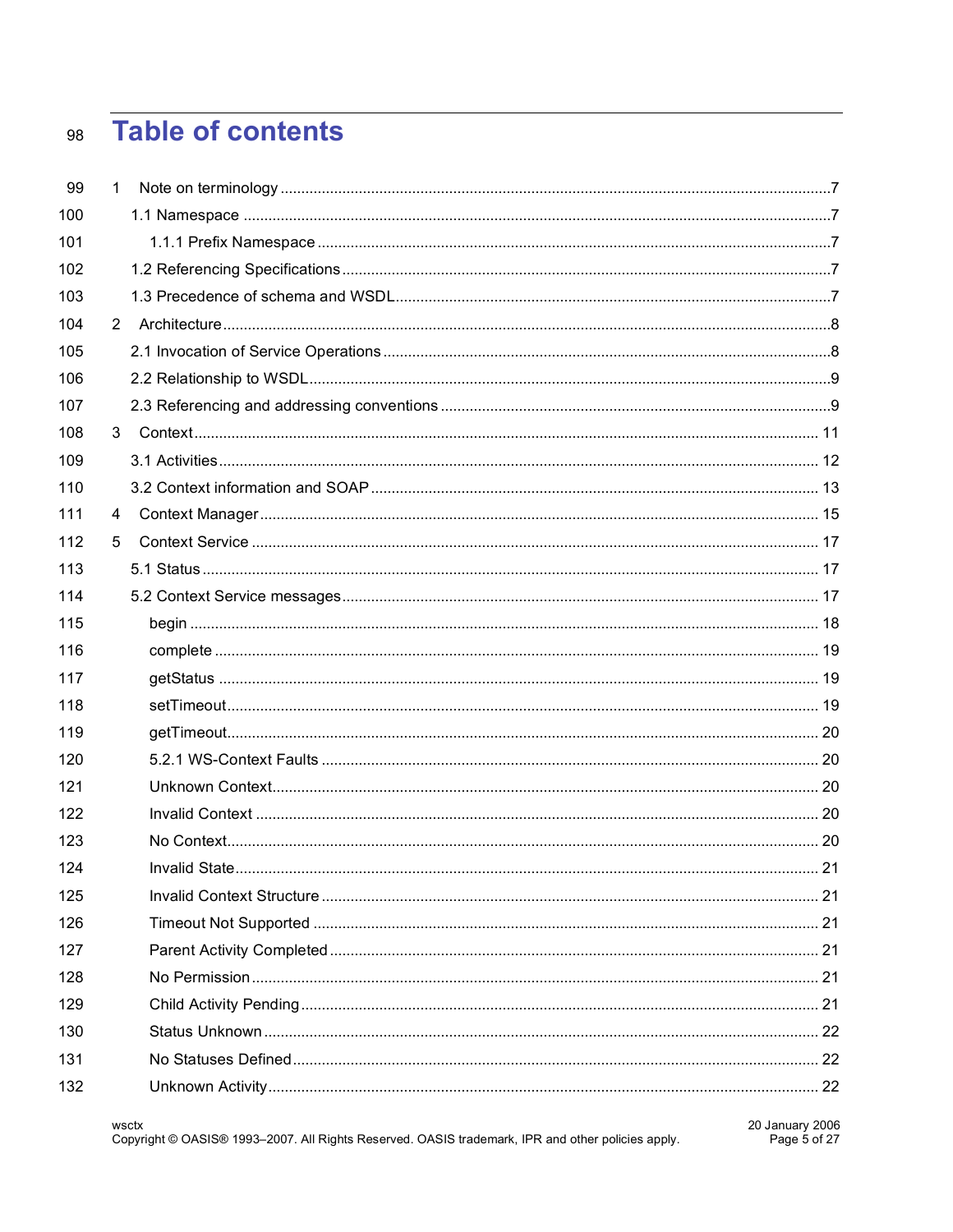| 133 |  |  |
|-----|--|--|
| 134 |  |  |
|     |  |  |
|     |  |  |
|     |  |  |
| 138 |  |  |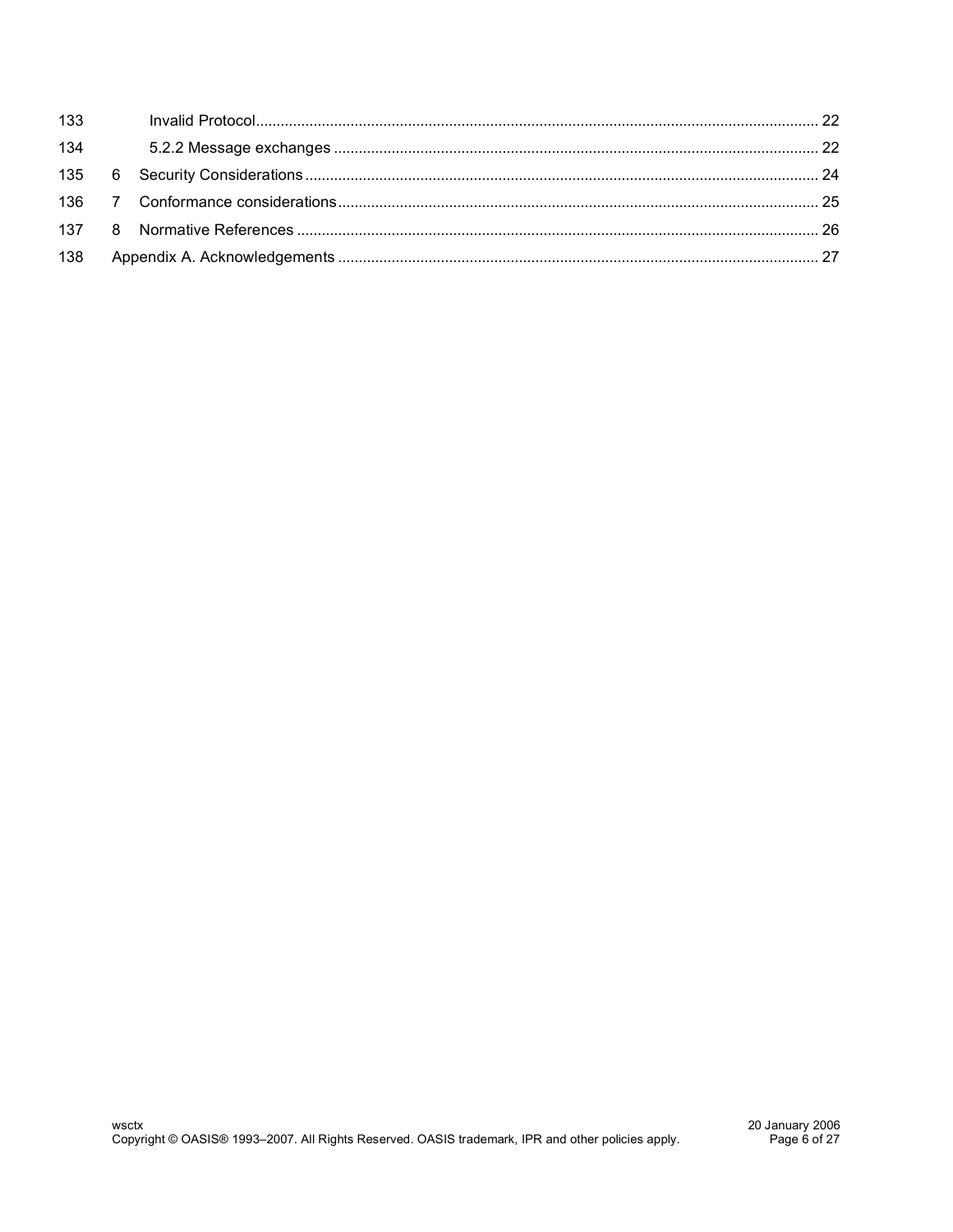### **1 Note on terminology**

The keywords "MUST", "MUST NOT", "REQUIRED", "SHALL", "SHALL NOT", "SHOULD", "SHOULD

- NOT", "RECOMMENDED", "MAY", and "OPTIONAL" in this document are to be interpreted as described in RFC2119 [2].
- Namespace URIs of the general form http://example.org and http://example.com represents some
- application-dependent or context-dependent URI as defined in RFC 2396 [3].

#### **1.1 Namespace**

- The XML namespace URI that MUST be used by implementations of this specification is:
- http://docs.oasis-open.org/ws-caf/2005/10/wsctx

#### **1.1.1 Prefix Namespace**

| Prefix | Namespace                                                                              |
|--------|----------------------------------------------------------------------------------------|
| wsctx  | http://docs.oasis-open.org/ws-caf/2005/10/wsctx                                        |
| ref    | http://docs.oasis-open.org/wsrm/2004/06/reference-1.1                                  |
| wsdl   | http://schemas.xmlsoap.org/wsdl/                                                       |
| xsd    | http://www.w3.org/2001/XMLSchema                                                       |
| wsu    | http://docs.oasis-open.org/wss/2004/01/oasis-200401-wss-<br>wssecurity-utility-1.0.xsd |
| wsrm   | http://docs.oasis-open.org/wsrm/2004/06/reference-1.1.xsd                              |
| soap   | http://schemas.xmlsoap.org/wsdl/soap/                                                  |
| tns    | http://docs.oasis-open.org/ws-caf/2005/10/wsctx                                        |

#### **1.2 Referencing Specifications**

One or more other specifications, such as (but not limited to) WS-Coordination Framework may reference

 the WS-Context specification. The usage of optional items in WS-Context is typically determined by the requirements of such as referencing specification.

Referencing specifications are generally used to construct concrete protocols based on WS-Context. Any

application that uses WS-Context must also decide what optional features are required. For the purpose

of this document, the term *referencing specification* covers both formal specifications and more general

applications that use WS-Context.

#### **1.3 Precedence of schema and WSDL**

- Throughout this specification, WSDL and schema elements may be used for illustrative or convenience
- purposes. However, in a situation where those elements within this document differ from the separate
- WS-Context WSDL or schema files, it is those files that have precedence and not this specification.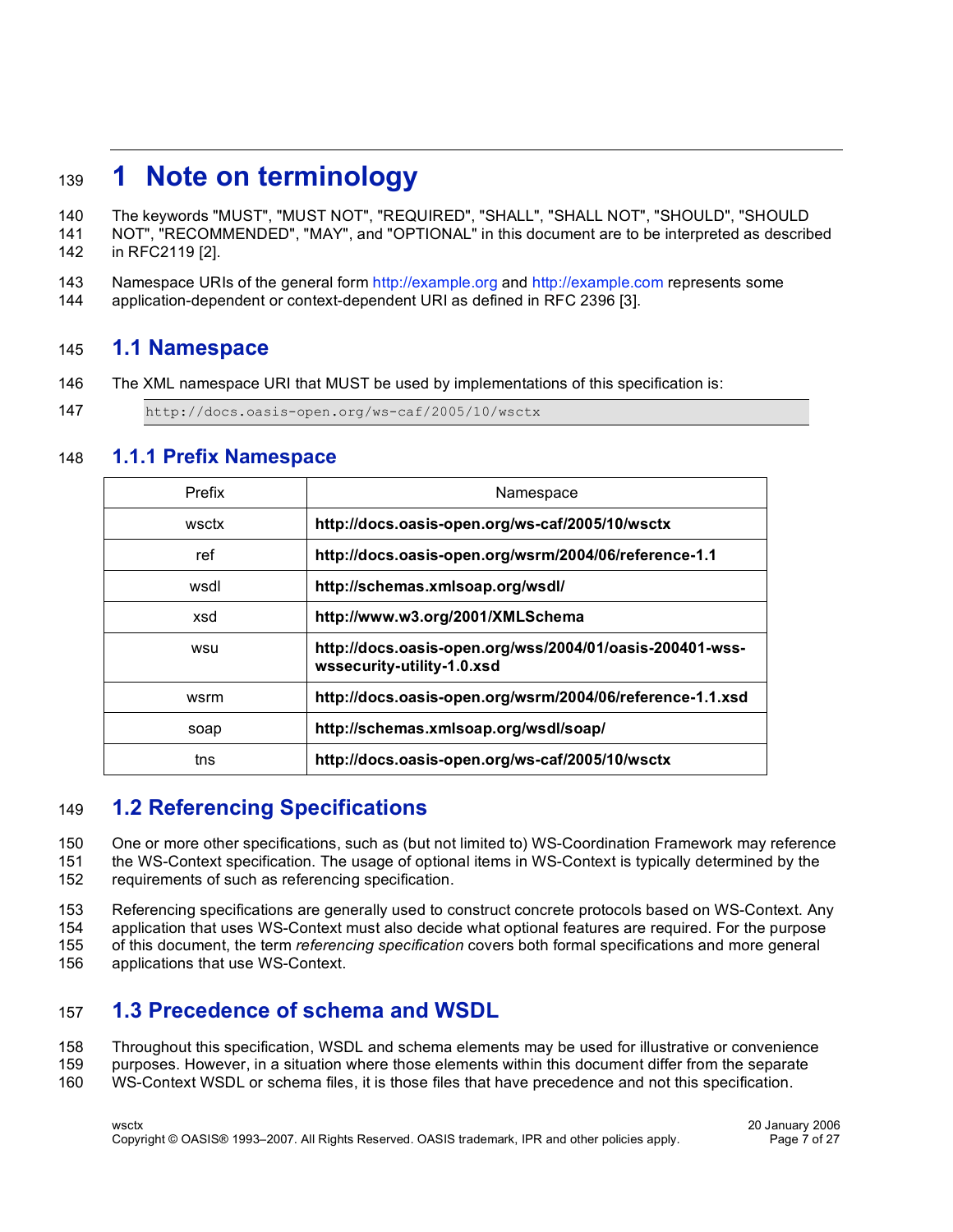### **2 Architecture**

 An activity represents the execution of a series of related interactions with a set of Web Services; these interactions are related via context. An activity is a conceptual grouping of services cooperating to perform some work; a context is the concrete manner in which this grouping occurs. The notion of an activity is used to scope application specific work. The definition of precisely what an activity is and what services it will require in order to perform that work, will depend upon the execution environment and application in which it is used.

- Context contains information about the execution environment of an activity that supplements information in application payloads. Management of the basic context type is facilitated by services defined in this specification. The specification also provides service interfaces for managing session-oriented protocols and representing the corresponding activities with contexts. The overall architecture of the context is hierarchical and decomposable, e.g., it is possible to use the context structure without reference to any
- activity model.
- The first element of the WS-Context specification is the context structure. The context structure defines a
- normal model for organizing context information. It supports nesting structures (parent-child relationships)
- for related contexts, and mechanisms to pass context information by reference or by value. A single
- context type is not sufficient for all applications; it must be extensible in a manner specific to a referencing
- specification and Web services must be able to augment the context, as they require.
- WS-Context defines a *Context Service* for the management of activity contexts. The Context Service
- defines the scope of an activity and how information about it (the context) can be referenced and
- propagated in a distributed environment. The Context Service uses context to express basic information
- about the activity. The context is identified using a URI. The context contains information necessary for
- multiple Web services to be associated with the same activity. This information MAY be augmented when
- the context is created (by implementations of referencing specifications), or dynamically by application
- services as they send and receive contexts. Activities are represented by the Context Service, which
- maintains a repository of shared contexts. Whenever messages are exchanged within the scope of an activity, the Context Service can supply the associated context that MAY then be propagated with those
- 
- messages.

Contexts MAY be passed by value (all of the information required to use the context is present in the data

structure) or MAY be passed by reference (only a subset of the information is present in the data

structure and the rest must be obtained by the receiving service). In order to support pass-by-reference,

WS-Context defines an optional Context Manager Service that can be interrogated by a recipient of a

 reference context to obtain the contents of the context. This Context Manager Service MAY be the same as the Context Service, but there is no requirement for this within WS-Context.

#### **2.1 Invocation of Service Operations**

- How application services are invoked is outside the scope of this specification: they MAY use synchronous or asynchronous message passing.
- Irrespective of how remote invocations occur, context information related to the sender's activity needs to
- be referenced or propagated. This specification determines the format of the context, how it is referenced,
- and how a context may be created.
- In order to support both synchronous and asynchronous interactions, the components are described in
- terms of the behavior and the interactions that occur between them. All interactions are described in
- terms of correlated messages, which a referencing specification MAY abstract at a higher level into
- request/response pairs.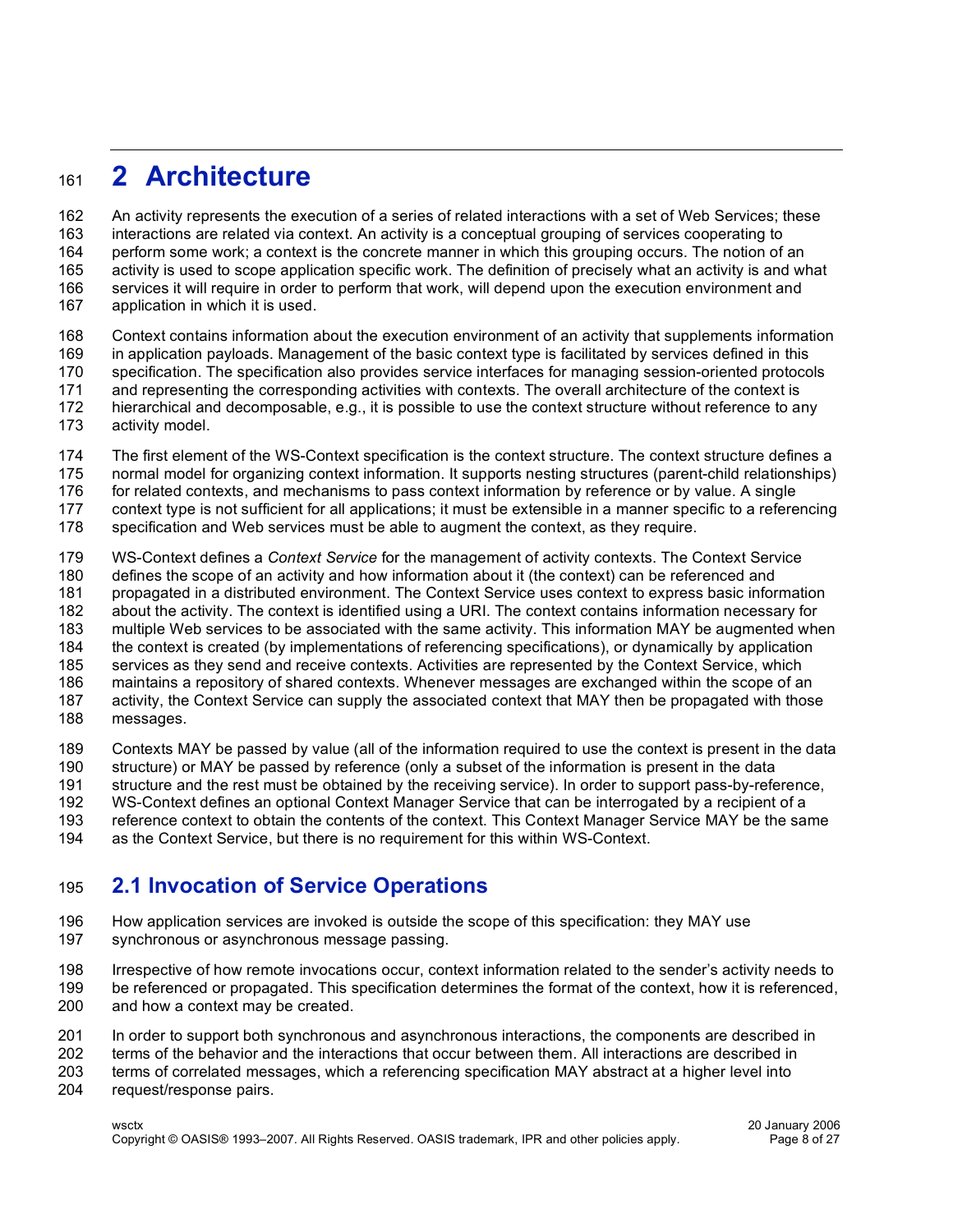- Faults and errors that may occur when a service is invoked are communicated back to other Web services in the activity via SOAP messages that are part of the standard protocol. To achieve this, the fault mechanism of the underlying SOAP-based transport is used. For example, if an operation fails because no activity is present when one is required, then the callback interface will receive a SOAP fault including type of the fault and additional implementation specific information items supported the SOAP fault definition. WS-Context specific fault types are described for each operation. A fault type is communicated as an XML QName; the prefix consists of the WS-Context namespace and the local part is
- the fault name listed in the operation description.

 As long as implementations ensure that the on-the-wire message formats are compliant with those defined in this specification, how the end-points are implemented and how they expose the various operations (e.g., via WSDL [1]) is not mandated by this specification. However, a normative WSDL 1.1 binding is provided by default in this specification. A binding to WSDL 2.0 will be considered once that standard becomes more generally available and supported.

 Note, this specification does not assume that a reliable message delivery mechanism has 219 to be used for message interactions. As such, it MAY be implementation dependant as to what action is taken if a message is not delivered or no response is received.

#### **2.2 Relationship to WSDL**

Where WSDL is used in this specification it uses one-way messages with callbacks. This is the normative

style. Other binding styles are possible (perhaps defined by referencing specifications), although they

- may have different acknowledgment styles and delivery mechanisms. It is beyond the scope of WS-Context to define these styles.
- Note, conformant implementations MUST conform to the normative WSDL defined in the specification where those respective components are supported. Conformance with WSDL for optional components in the specification is REQUIRED only in the cases where the respective components are supported.
- For clarity WSDL is shown in an abbreviated form in the main body of the document: only portTypes are illustrated; a default binding to SOAP 1.1-over-HTTP is also defined as per [1].

### **2.3 Referencing and addressing conventions**

 There are multiple mechanisms for addressing messages and referencing Web services currently proposed by the Web services community. This specification defers the rules for addressing SOAP messages to existing specifications; the addressing information is assumed to be placed in SOAP headers and respect the normative rules required by existing specifications. 

 However, the Context message set requires an interoperable mechanism for referencing Web Services. For example, context structures may reference the service that is used to manage the content of the context. To support this requirement, WS-Context has adopted an open content model for service references as defined by the Web Services Reliable Messaging Technical Committee [5]. The schema is defined in [6][7] and is shown in Figure 1.

```
243 <xsd:complexType name="ServiceRefType"><br>244 <xsd:sequence>
244 <xsd:sequence>
245 <xsd:any namespace="##other" processContents="lax"/><br>246 </xsd:sequence>
246 </xsd:sequence><br>247 <xsd:attribute
247 \leq xsd:attribute name="reference-scheme" type="xsd:anyURI"<br>248 use="optional"/>
248 use="optional"/><br>249 </xsd:complexType>
              249 </xsd:complexType>
```
#### Figure 1, ServiceRefType.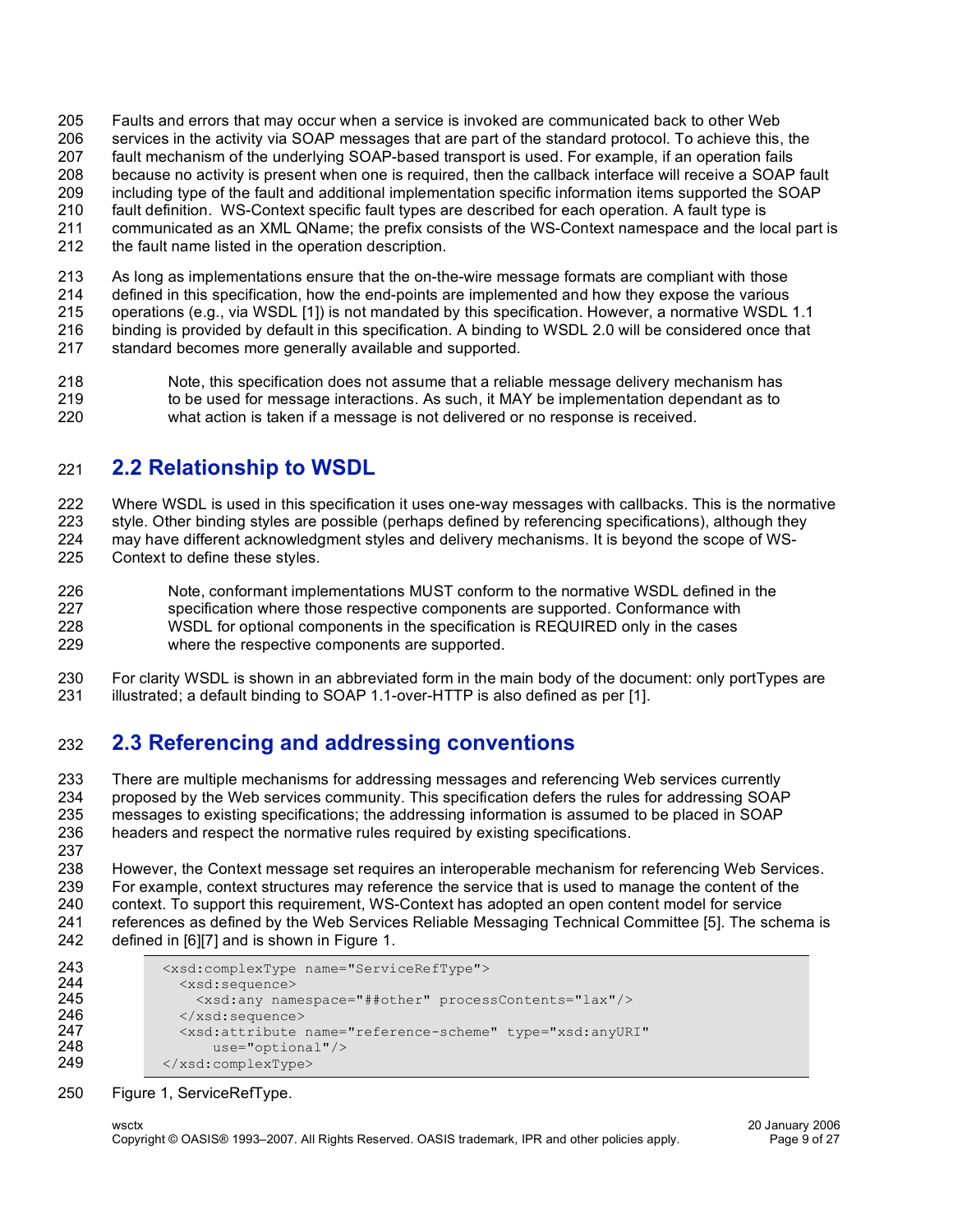- The **ServiceRefType** is extended by elements of the context structure as shown in Figure 2.
- <xsd:element name="context-manager" type="ref:ServiceRefType"/>

Figure 2, ServiceRefType example.

 Within the **ServiceRefType**, the reference-scheme is the namespace URI for the referenced addressing specification. For example, if using WS-MessageDelivery specification [4] the value would be http://www.w3.org/2004/04/ws-messagedelivery. If using the WS-Addressing specification [8] then the value would be http://schemas.xmlsoap.org/ws/2004/08/addressing. The reference scheme is optional and need only be used if the namespace URI of the QName of the Web service reference cannot be used to unambiguously identify the addressing specification in which it is defined.

 The contents of the **xsd:any** element contain a service reference as defined by the referenced addressing specification. For example, a reference to a Context Manager Service may appear as shown in Figure 3, where **ex** is an example namespace.

```
263 <wsdl:service name="MyContextManager"<br>264 wsmd:portType="wsctx:ContextManage
264 wsmd:portType="wsctx:ContextManagerPortType">
265 <wsdl:port name="myCtxPort" binding="ex:ctxServiceBinding">
266 <soapbind:address<br>267 1ocation="htt
267 location="http://example.com/wsdl-example1/impl"/><br>268 </wsdl:port>
268 </wsdl:port><br>269 </wsdl:service
            </wsdl:service>
```
Figure 3, Web Service reference to a Context Manager service.

 Figure 4 illustrates how an element derived from the **ServiceRefType** can be used as a container for a Web Service reference.

```
273 <wsctx:context-manager<br>274 reference-scheme="
274 reference-scheme="http://www.w3.org/2004/04/ws-messagedelivery"><br>275 <wsdl:service name="MyContextService"
275 <wsdl:service name="MyContextService"<br>276 wsmd:portType="wsctx:ContextManag
276 wsmd:portType="wsctx:ContextManagerPortType">
277 <wsdl:port name="myCtxPort" binding="ex:ctxServiceBinding"><br>278 < soapbind:address
278 <soapbind:address
279 location="http://example.com/wsdl-example1/impl"/><br>280 </wsdl:port>
280 </wsdl:port><br>281 </wsdl:service>
281 </wsdl:service><br>282 </wsctx:context-m
             </wsctx:context-manager>
```
Figure 4, example of a service-ref element

 Messages sent to referenced services MUST use the addressing scheme defined by the specification indicated by the value of the reference-scheme element if present. Otherwise, the namespace URI associated with the Web service reference element MUST be used to determine the required addressing scheme.

- Note, it is assumed that the addressing mechanism used by a given implementation supports a reply-to or sender field on each received message so that any required responses can be sent to a suitable response endpoint. This specification requires such support and does not define how responses are handled.
- To preserve interoperability in deployments that contain multiple addressing schemes, there are no
- restrictions on a system, beyond those of the composite services themselves. However, it is
- RECOMMENDED where possible that composite applications confine themselves to the use of single addressing and reference model.
- 
- 296 Because the prescriptive interaction pattern used by WS-Context is based on one-way messages with 297 callbacks, it is possible that an endpoint may receive an unsolicited or unexpected message. The callbacks, it is possible that an endpoint may receive an unsolicited or unexpected message. The
- recipient is free to do whatever it wants with such messages.

wsctx 20 January 2006 Copyright © OASIS® 1993–2007. All Rights Reserved. OASIS trademark, IPR and other policies apply. Page 10 of 27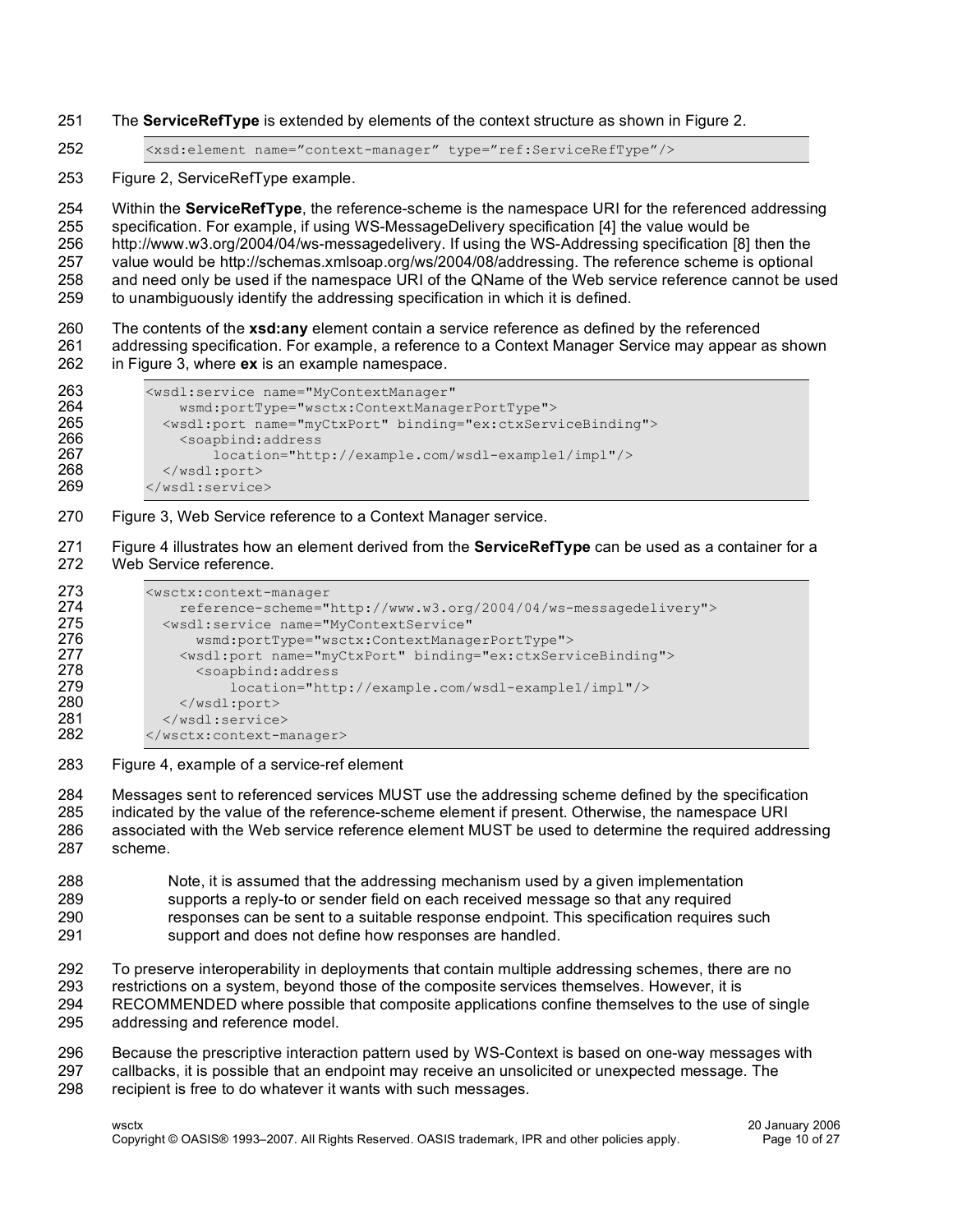### **3 Context**

 Context is used to include protocol specific data for transmission, typically (though not exclusively) in SOAP headers. The basic context structure is shown in Figure 5.

 Referencing specifications extend the **wsctx:ContextType** both to identify the specific protocol type and extend the basic context structure to include protocol specific elements and attributes.

| 304 | <xsd:complextype name="ContextType"></xsd:complextype>                                  |
|-----|-----------------------------------------------------------------------------------------|
| 305 | <xsd:sequence></xsd:sequence>                                                           |
| 306 | <xsd:any <="" minoccurs="0" namespace="##other" processcontents="lax" th=""></xsd:any>  |
| 307 | $maxOccurs="unbounded"$                                                                 |
| 308 | <xsd:element <="" name="context-identifier" th=""></xsd:element>                        |
| 309 | type=" tns:contextIdentifierType"/>                                                     |
| 310 | <xsd:element <="" name="context-service" th="" type="ref:ServiceRefType"></xsd:element> |
| 311 | $minOccurs="0"$ />                                                                      |
| 312 | <xsd:element <="" name="context-manager" th="" type="ref:ServiceRefType"></xsd:element> |
| 313 | $minOccurs="0"$ />                                                                      |
| 314 | <xsd:element <="" name="parent-context" th="" type="tns:ContextType"></xsd:element>     |
| 315 | $minOccurs = "0"$                                                                       |
| 316 | $\langle xsd:sequence \rangle$                                                          |
| 317 | <xsd:attribute <="" name="expiresAt" th="" type="xsd:dateTime"></xsd:attribute>         |
| 318 | $use="optional"/>$                                                                      |
| 319 | <xsd:attribute ref="wsu:Id" use="optional"></xsd:attribute>                             |
| 320 | $\langle xsd:complexType \rangle$                                                       |

*Figure 5, Context Service Context.*

 The context structure reflects some linear portion of a potentially tree-like relationship between contexts of the same type from the leaf to the root.

- The context consists of the following items:
- A mandatory **wsctx:contextIdentifierType** called **wsctx:context-identifier**. This identifier can be thought of as a "correlation" identifier or a value that is used to indicate that a Web service is part of the same activity. The **wsctx:contextIdentifierType** is a URI with an optional **wsu:Id** attribute. It MUST be unique.
- An OPTIONAL **wsctx:ServiceRefType** element, **wsctx:context-service**, which identifies the issuing authority responsible for generating the context.
- An OPTIONAL **wsctx:context-manager wsctx:ServiceRefType** to get data associated with a context-identifier that resolves to a reference to a Context Manager Web service. The presence of this endpoint is REQUIRED if the context has been passed by reference and it MAY be used to obtain the full value of the context later. It SHOULD NOT be present if the context is passed by value.
- An OPTIONAL **wsctx:parent-context** element containing some portion of the current context's parent hierarchy.
- An OPTIONAL **wsctx:expiresAt** attribute, which indicates the date and time at which the context information expires; after this time, the context is considered to be invalid. A context is determined to be valid by its issuing authority. For example, the WS-Context specification defines an issuing authority called the Context Service. The **wsctx:expiresAt** attribute allows the issuing authority implementation to invalidate contexts automatically rather than have them remain valid forever. It is implementation dependant as to the interpretation of a context with no specified **wsctx:expiresAt** value.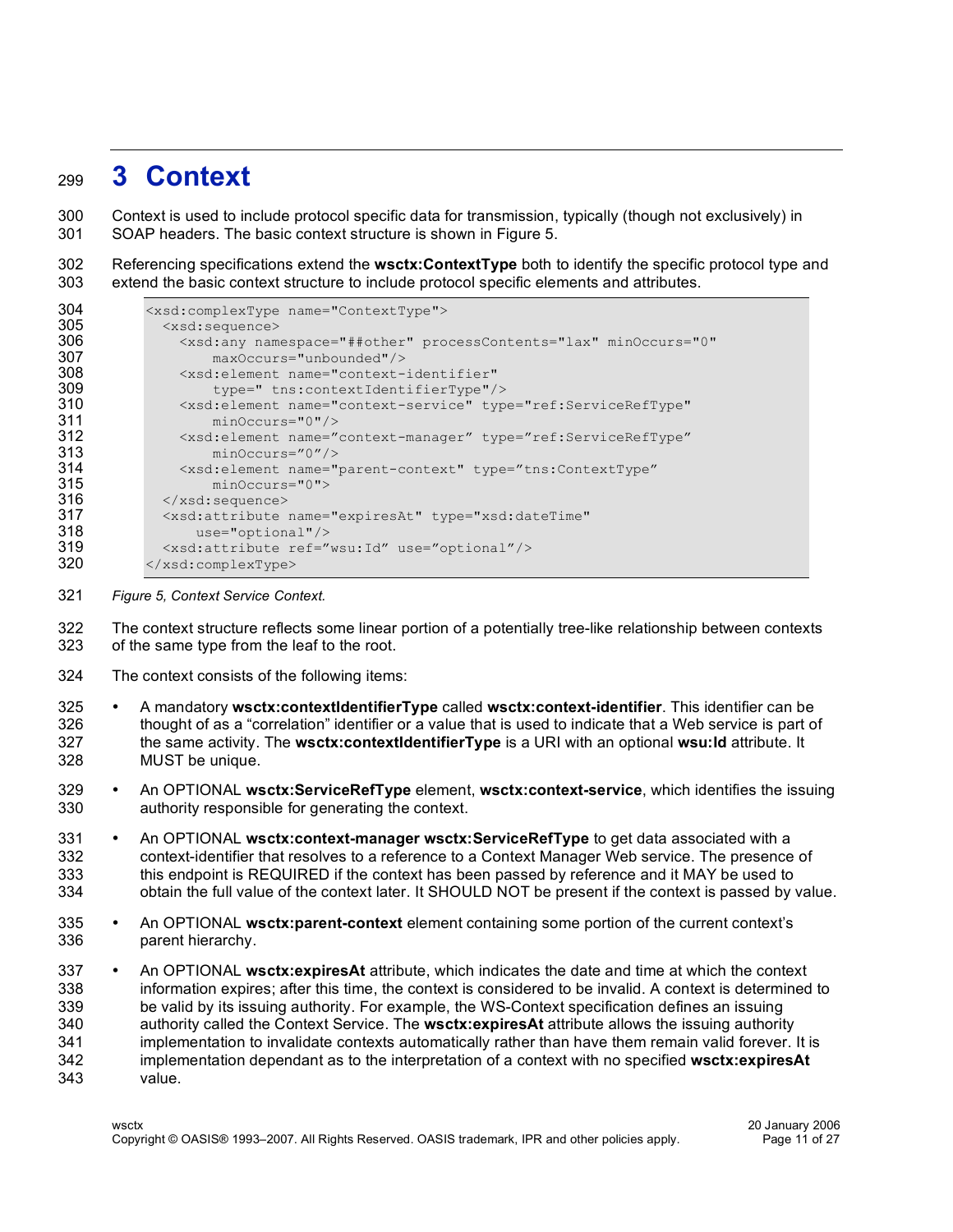- An OPTIONAL **wsu:Id** attribute, which may be used to support signing or encrypting the context structure.
- <sup>346</sup> The context MAY contain information from an arbitrary number of augmenter services. The context 347<br>347 structure is extended via the extensibility **xsd:any** element present in the schema for the structure is extended via the extensibility **xsd:any** element present in the schema for the **wsctx:ContextType**.
- Context propagation is possible using different protocols than those used by the application, as shown in
- Figure 6. The WS-Context specification does not assume a specific means by which contexts are
- associated with application messages, leaving this up to the referencing specification.



Figure 6, Services and context flow.

If a context is present on a received message and it contains a context-manager element then that

 element MAY be used by the recipient to dereference the context. By *dereference* we simply mean use the context-manager Web service to obtain the context. Any other information present in the received

context at this point CANNOT be assumed to represent the current or entire contents of the context. If the

 context-manager is dereferenced, it SHOULD return the entire current contents of the context, i.e. the values corresponding to the context's **wsctx:ContextType** elements held by the context service at the

point of receiving the dereference message.

 Note, the ability of the context manager to return the context by value MAY be restricted by security considerations, e.g., if the invoker does not have the right privileges.

 At a minimum, a context that is propagated by reference need only contain the **wsctx:context-identifier** and **wsctx:context-manager** elements. A context that is always propagated by value SHOULD NOT contain a **wsctx:context-manager** element. The endpoint should return a SOAP fault with the fault code set to the QName corresponding to **wsctx:InvalidContextStructure**.

- Note, if a referencing specification allows a context passed by reference to be updated at the context-manager, then a service that maintains a copy of a context which is passed by reference CANNOT assume that the cached copy is current.
- The choice of whether to transmit a full or abbreviated context is left to the sender of the context. It is
- however expected that when dealing with large context elements that by-reference form will be used for
- efficiency. A sender who wishes to switch between full and abbreviated has the responsibility for ensuring
- that the dereferencing capability is available.

#### **3.1 Activities**

 As mentioned in Section 2, an activity is defined as a collection of Web service operation invocations performed within a valid context. An activity is created, runs, and then completes. An outcome is the result of a completed activity. The expected semantics of a web service within an activity are defined by

wsctx 20 January 2006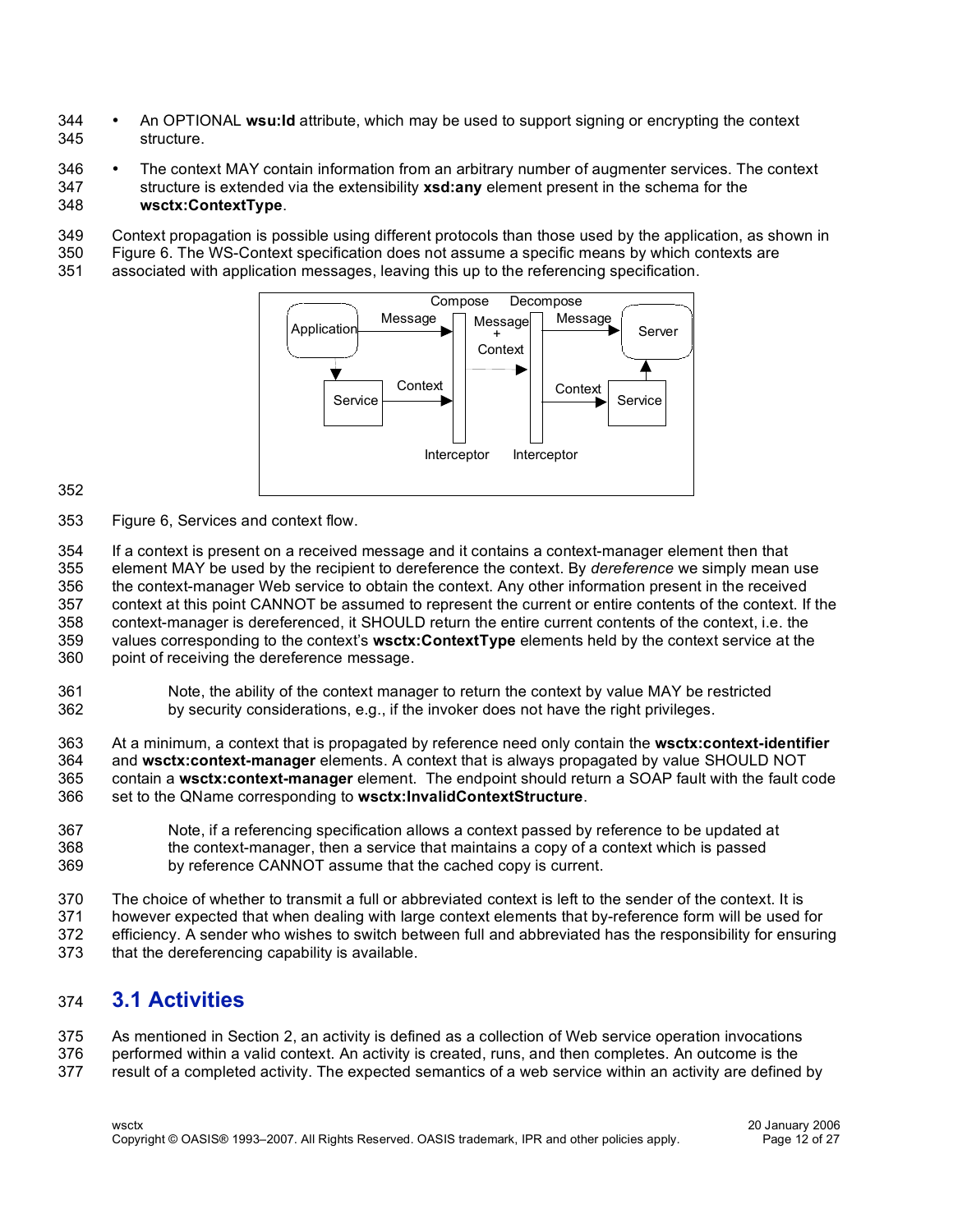- specifications derived from WS-Context. These semantics are indicated by the XML QName of the derived context type. The activity itself is uniquely identified by a context-identifier element.
- In a system, there may be a set of contexts C associated with an activity. There will typically be multiple contexts because context data structures may be copied by value from service to service and may be augmented to include data that is valid to the local execution environment. The contexts in C are not equivalent: each may reflect one service's view of the activity at a point in time. The initial context created
- for a specific activity is the base from which all other contexts may be derived.
- A context is associated with one and only one activity; "compound" activity contexts do not exist, although nesting of activities MAY be supported. The set of operations represented by A may be used to define more than one activity; for example, the operations in A may include a context for a security protocol and a context for a transaction protocol, each representing a separate activity. As a result, a SOAP header
- MAY contain multiple context data structures (**wsctx:ContextType**) representing different activities.
- A Web service that performs an operation within an invalid context creates an invalid activity. It is up to the specifications using WS-Context to determine the implications of invalid activities (which may vary from insignificant or severe) and provide mechanisms that avoid operation execution in the context of invalid activities if necessary.
- Activities MAY be nested. If an activity is nested, then the global context MAY contain a hierarchy
- representing the activity structure. Each element in the context hierarchy MAY also possess a different **wsctx:context-identifier**.
- A referencing specification or implementation MAY use the **wsctx:InvalidContextStructure** fault code to indicate that a service has received a context structure that is invalid in a way defined by that referencing specification.

#### **3.2 Context information and SOAP**

 Where messages (either application messages, or WS-Context protocol messages themselves) require contextualization, the context is transported in a SOAP header block. Referencing specifications determine if WS-Context actors must understand contexts that arrive in SOAP header blocks. In the example shown in Figure 7, the context propagated with application messages must be understood by their recipients. Hence in this case each SOAP header block carrying a context has the "mustUnderstand" attribute set to "true" ("1") and the recipient must understand the header block encoding according to its QName.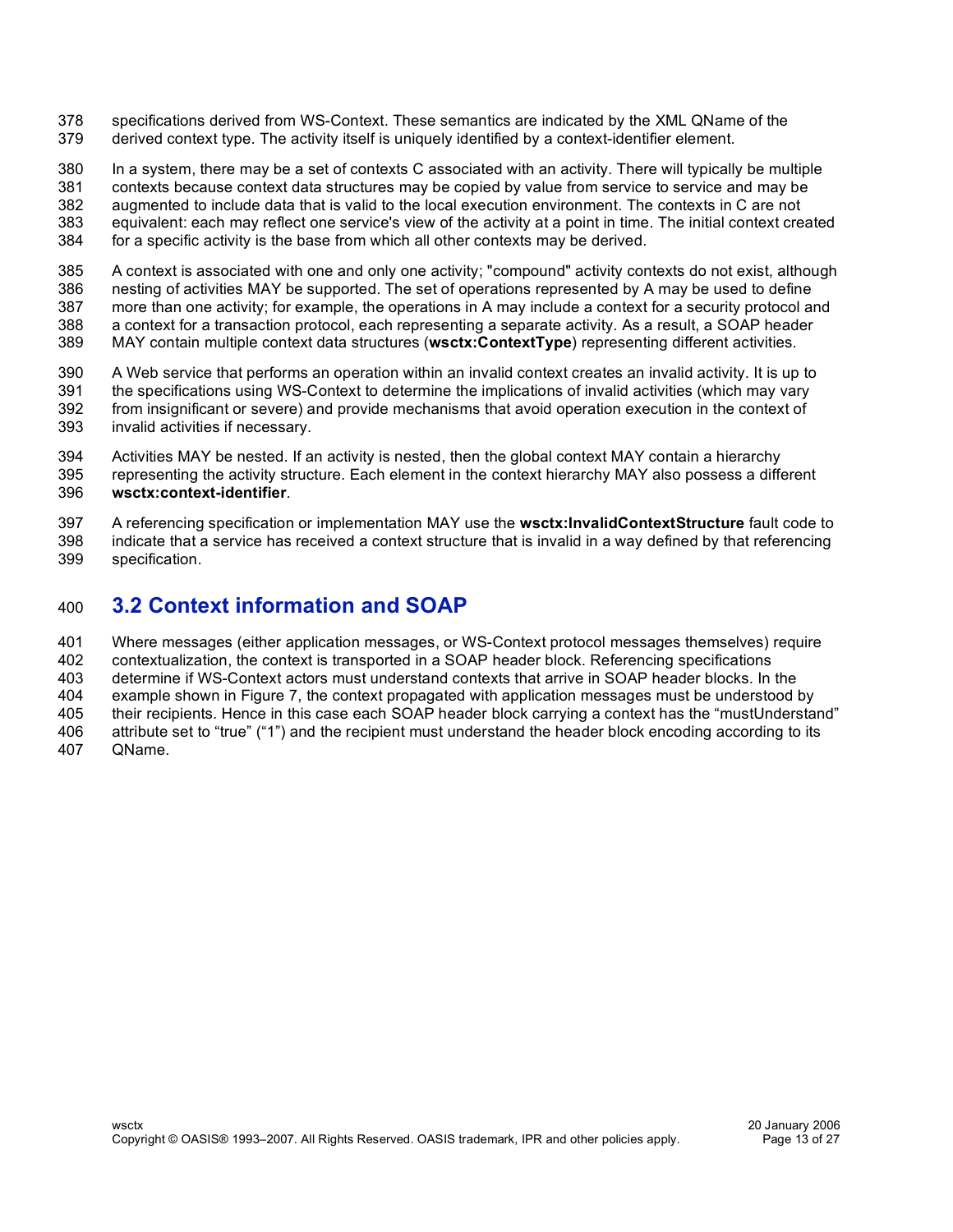| 408 | xml version="1.0" encoding="UTF-8"?                                                  |
|-----|--------------------------------------------------------------------------------------|
| 409 | <soap:envelope xmlns:soap="http://www.w3.org/2002/06/soap-envelope"></soap:envelope> |
| 410 | <soap:header></soap:header>                                                          |
| 411 | <example:context< th=""></example:context<>                                          |
| 412 | xmlns="http://docs.oasis-open.org/ws-caf/2005/10/wsctx"                              |
| 413 | expiresAt="2005-04-26T22:50:00+01:00"                                                |
| 414 | xmlns:wsdl="http://schemas.xmlsoap.org/wsdl/"                                        |
| 415 | xmlns:soapbind="http://schemas.xmlsoap.org/wsdl/soap/"                               |
| 416 | xmlns:example="http://example.com/context/"                                          |
| 417 | soap:mustUnderstand="1">                                                             |
| 418 | <context-identifier></context-identifier>                                            |
| 419 | http://docs.oasis-open.org/ws-caf/2005/10/wsctx/abcdef:012345                        |
| 420 |                                                                                      |
| 421 | <context-service></context-service>                                                  |
| 422 | <example:address></example:address>                                                  |
| 423 | http://example.org/wsctx/service                                                     |
| 424 |                                                                                      |
| 425 |                                                                                      |
| 426 | <parent-context expiresat="2005-04-27T22:50:00+01:00"></parent-context>              |
| 427 | <context-identifier></context-identifier>                                            |
| 428 | http://example.org/5e4f2218b                                                         |
| 429 |                                                                                      |
| 430 | <context-service></context-service>                                                  |
| 431 | <example:address></example:address>                                                  |
| 432 | http://example.org/wsctx/service                                                     |
| 433 |                                                                                      |
| 434 |                                                                                      |
| 435 |                                                                                      |
| 436 |                                                                                      |
| 437 |                                                                                      |
| 438 | <soap:body></soap:body>                                                              |
| 439 | Application Payload                                                                  |
| 440 |                                                                                      |
| 441 |                                                                                      |

Figure 7, Context Transported in a SOAP Header Block.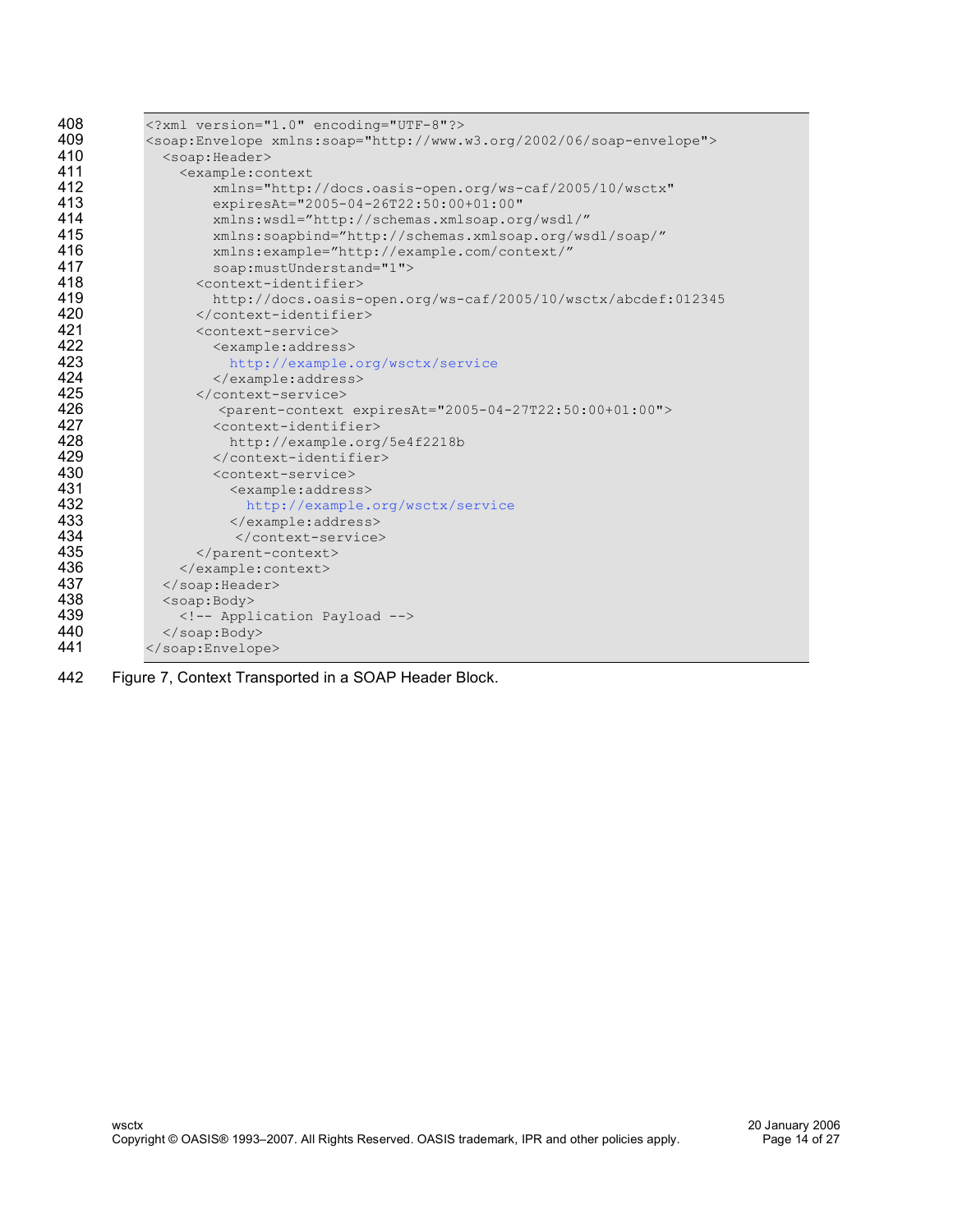### **4 Context Manager**

 As described in Section 3, a context MAY be passed by reference or by value. If the context is passed by reference, then a receiver may eventually require the context's value information. WS-Context defines the Context Manager, which allows applications to retrieve and set data associated with a context. The Context Manager is only implemented to support contexts that are passed by reference. It is this Context Manager that is referenced by the presence of a context-manager element in a propagated context. Figure 8 shows the message interactions for the context using the dereferencing call-back style mentioned earlier: solid lines represent the initial request invocations and dashed lines represent the response invocations.

 Note, the Context Manager need not be the same endpoint as the Context Service (see Section 5).



#### 

*Figure 8, Context interactions.*

 The ContextManager has the following operations, all of which contain the callback address for the ContextResponseHandler:

- *getContents*: this message is used to request the entire contents of a specific context. The Context Manager responds with either the *contents* message or an appropriate fault message. The entire contents of the context SHOULD be returned, i.e. the values corresponding to the context's ContextType elements. Note, the implementation MAY impose restrictions based on security privileges, for example.
- *setContents*: the contents of the context are replaced with the context information provided. It responds with either the *contentsSet* message or an appropriate fault message.
- Note, if the context is passed by reference and updates to it are allowed by the referencing specification, then some form of concurrency control protocol MAY be required to ensure that multiple updates do not conflict. It is implementation dependant as to what (or if) concurrency control is provided by the ContextManager.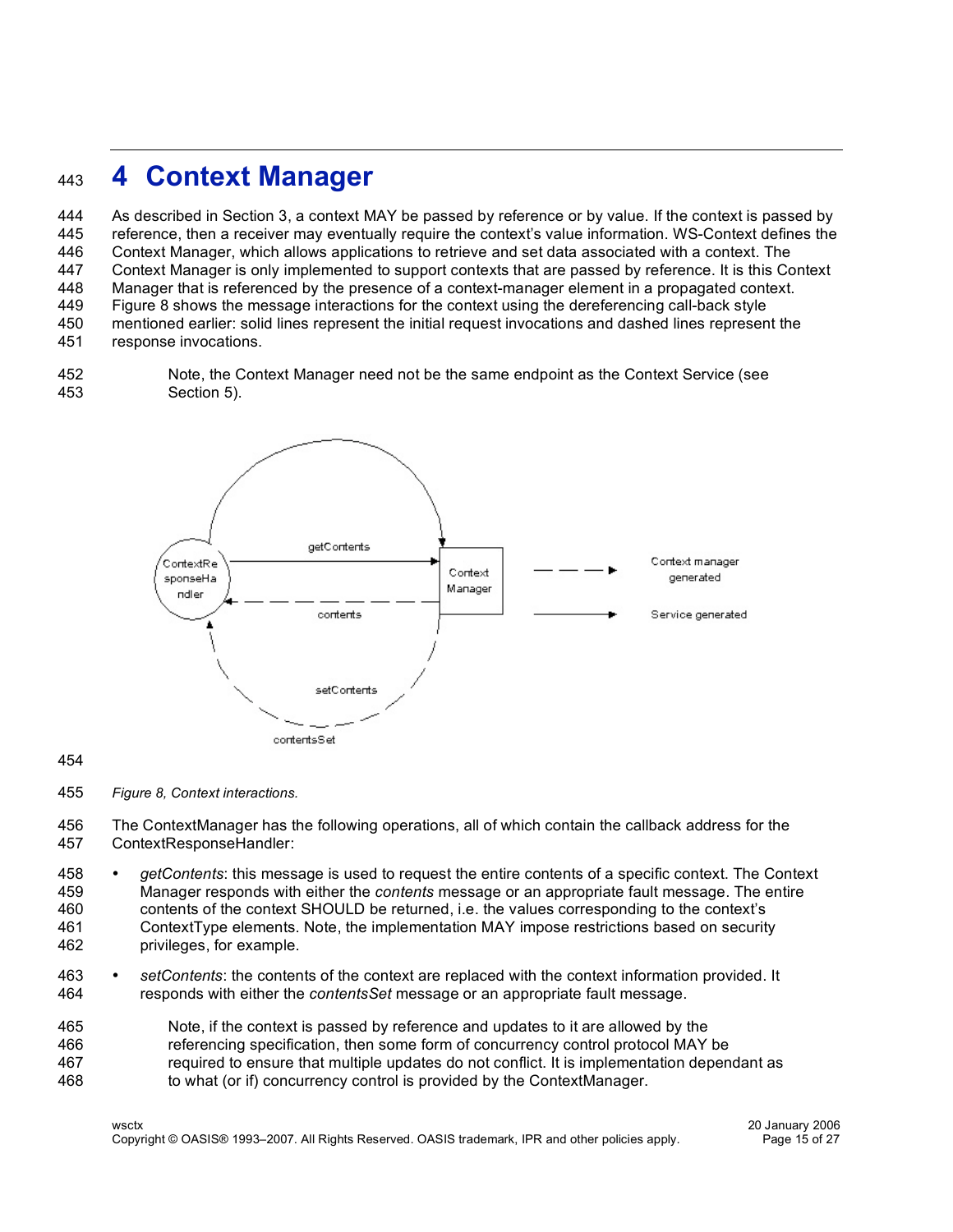- 469 The ContextResponseHandler has the following operations, all of which MUST be contextualized with at 470 least a minimal context header, i.e., the context identifier:
- 471 *contents*: this message is a response to *getContents* and returns the entire contents of a specific context.
- 473 *contentsSet*: this message is sent as a response to *setContents* to indicate that contents of the context have been updated.
- 475 *UnknownContext*: this fault code is sent to indicate that the specified context cannot be located.
- 476 The WSDL interfaces that elucidate these roles are shown in Figure 9.

| <wsdl:porttype name="ContextManagerPortType"><br/><wsdl:operation name="getContents"></wsdl:operation></wsdl:porttype> |
|------------------------------------------------------------------------------------------------------------------------|
| <wsdl:input message="tns:GetContentsMessage"></wsdl:input>                                                             |
|                                                                                                                        |
| <wsdl:operation name="setContents"></wsdl:operation>                                                                   |
| <wsdl:input message="tns:SetContentsMessage"></wsdl:input>                                                             |
|                                                                                                                        |
|                                                                                                                        |
| <wsdl:porttype name="ContextResponseHandlerPortType"></wsdl:porttype>                                                  |
| <wsdl:operation name="contents"></wsdl:operation>                                                                      |
| <wsdl:input message="tns:ContentsMessage"></wsdl:input>                                                                |
|                                                                                                                        |
| <wsdl:operation name="contentsSet"></wsdl:operation>                                                                   |
| <wsdl:input message="tns:ContentsSetMessage"></wsdl:input>                                                             |
|                                                                                                                        |
|                                                                                                                        |
|                                                                                                                        |

493 Figure 9, WSDL Interfaces for ContextManager and ContextResponseHandler Roles.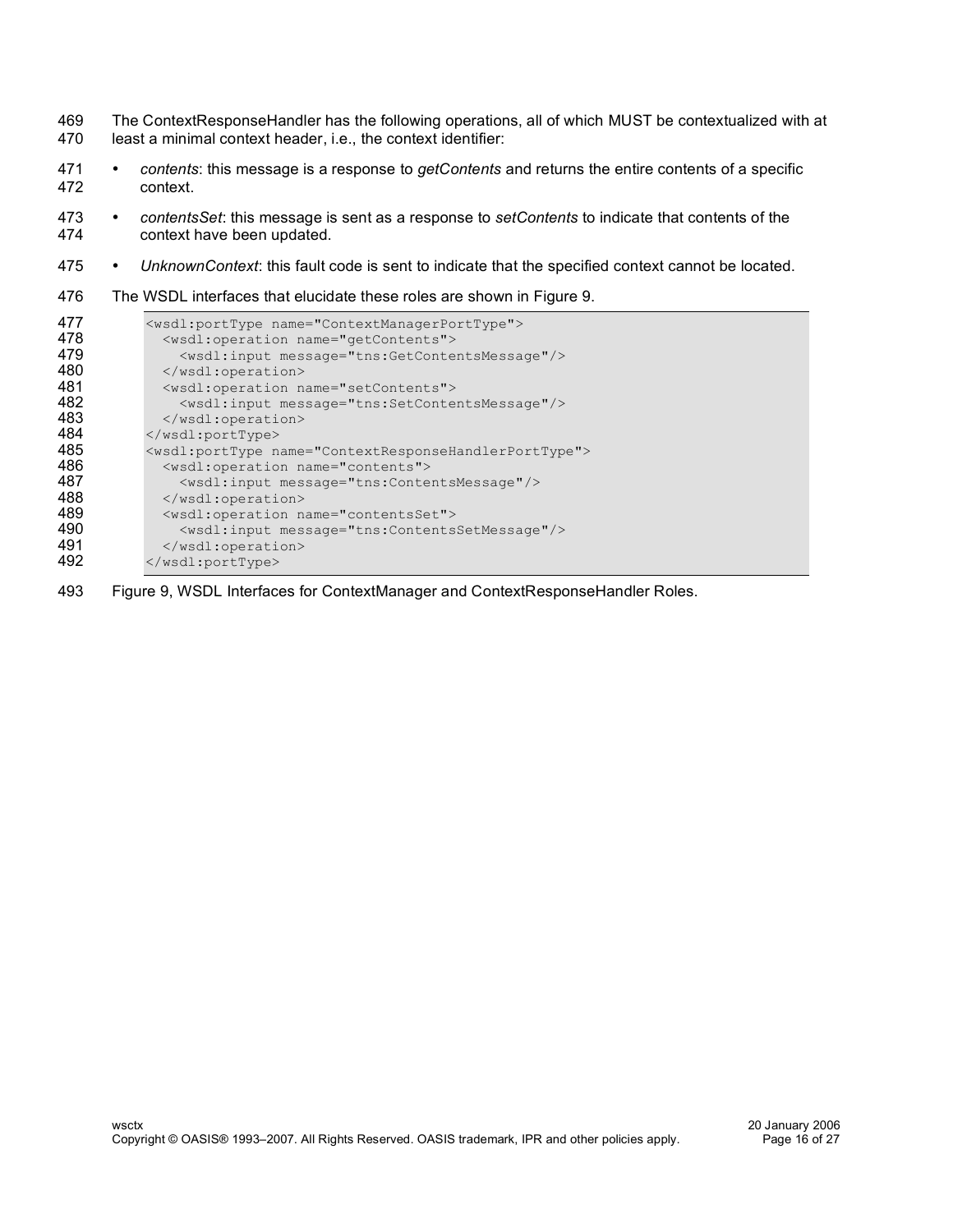### **5 Context Service**

 The WS-Context specification defines a Context Service that supports the abstract notion of an activity and allows referencing specifications and services to scope work within these activities by sharing context. The basic infrastructure supports the lifecycle of contexts and ensures that each is uniquely identified. This section specifies how activities and contexts are modeled, managed, and represented by

the Context Service.

#### **5.1 Status**

 During its existence an activity MAY report statuses (which SHOULD unambiguously reflect internal states of the activity), in reaction to receipt of the message **wsctx:getStatus**.

The referencing specification states whether statuses will be reported, and if so, how possible states are

named and defined. If an activity does not return statuses then it MUST return a fault

**wsctx:NoStatusesDefined** when asked to report a status.

If a Context Service does return statuses then it MUST report its current status when asked; there is no

notion of automatically informing services when a specific state is entered. If an activity cannot report its

current status but may be able to do so in the future then it SHOULD return a fault

**wsctx:StatusUnknown**. If an activity is unknown to the Context Service when it is asked to report a

status, then it SHOULD return a fault: **wsctx:UnknownActivity**.

#### **5.2 Context Service messages**

 In order to be able to scope work within activities it is necessary for a component of the Context Service to provide an interface for activity demarcation. Since the Context Service maintains information on

multiple activities, an activity context MUST be present on some operation invocations to determine the

appropriate activity on which to operate. This context SHOULD be passed by reference, since it is only

required for identification purposes.

 Interactions with the Context Service occur between users (services) and the Context Service via the UserContextService and ContextService interfaces respectively. The WSDL for the PortTypes of these services is shown below and the interactions are described in the following section.

| 520 | <wsdl:porttype name="ContextServicePortType"></wsdl:porttype>     |
|-----|-------------------------------------------------------------------|
| 521 | <wsdl:operation name="begin"></wsdl:operation>                    |
| 522 | <wsdl:input message="tns:BeginMessage"></wsdl:input>              |
| 523 |                                                                   |
| 524 | <wsdl:operation name="complete"></wsdl:operation>                 |
| 525 | <wsdl:input message="tns:CompleteMessage"></wsdl:input>           |
| 526 |                                                                   |
| 527 | <wsdl:operation name="getStatus"></wsdl:operation>                |
| 528 | <wsdl:input message="tns:GetStatusMessage"></wsdl:input>          |
| 529 |                                                                   |
| 530 | <wsdl:operation name="setTimeout"></wsdl:operation>               |
| 531 | <wsdl:input message="tns:SetTimeoutMessage"></wsdl:input>         |
| 532 |                                                                   |
| 533 | <wsdl:operation name="getTimeout"></wsdl:operation>               |
| 534 | <wsdl:input message="tns:GetTimeoutMessage"></wsdl:input>         |
| 535 |                                                                   |
| 536 |                                                                   |
| 537 | <wsdl:porttype name="UserContextServicePortType"></wsdl:porttype> |
| 538 | <wsdl:operation name="begun"></wsdl:operation>                    |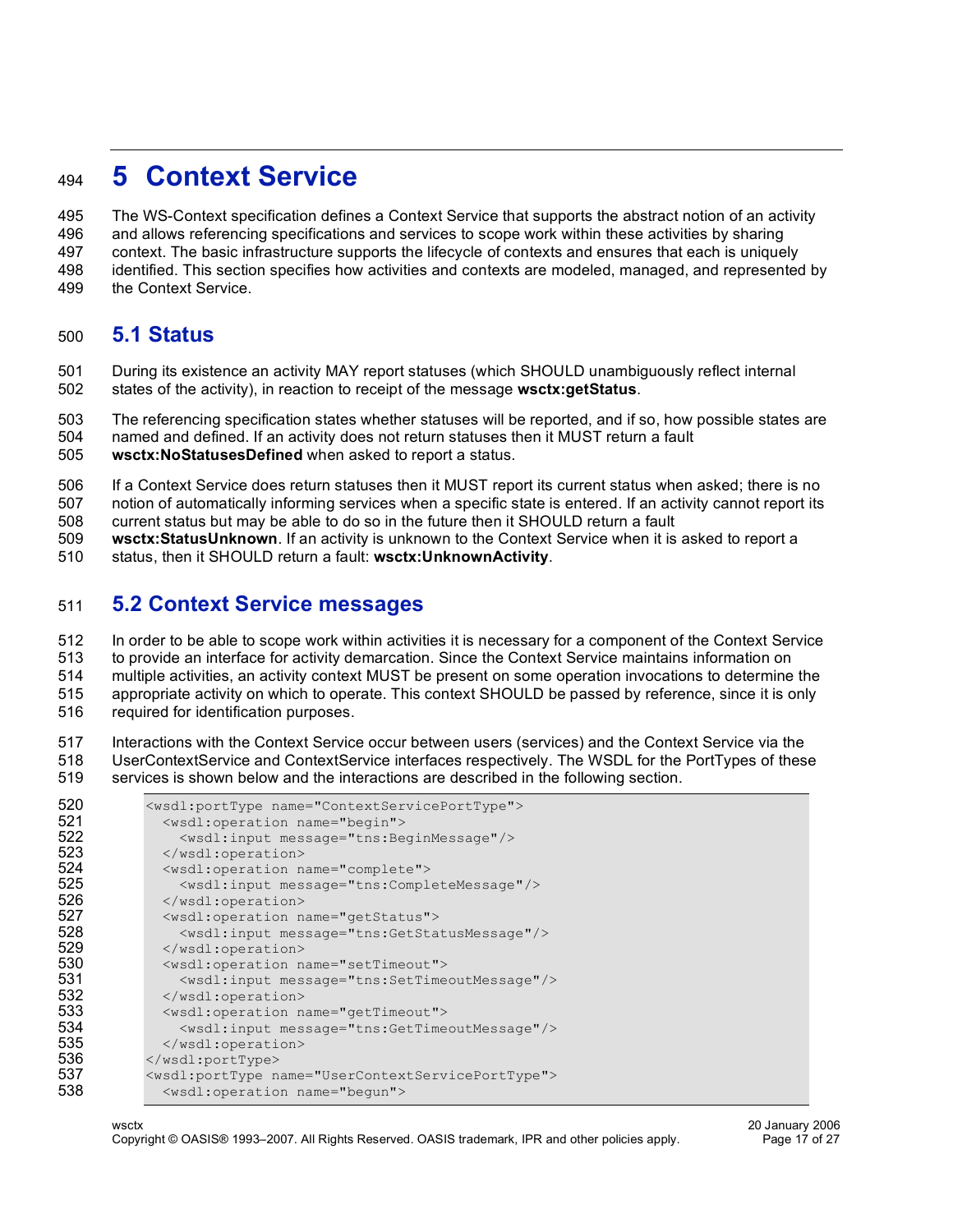| 539 | <wsdl:input message="tns:BegunMessage"></wsdl:input>      |
|-----|-----------------------------------------------------------|
| 540 |                                                           |
| 541 | <wsdl:operation name="completed"></wsdl:operation>        |
| 542 | <wsdl:input message="tns:CompletedMessage"></wsdl:input>  |
| 543 |                                                           |
| 544 | <wsdl:operation name="status"></wsdl:operation>           |
| 545 | <wsdl:input message="tns:StatusMessage"></wsdl:input>     |
| 546 |                                                           |
| 547 | <wsdl:operation name="timeoutSet"></wsdl:operation>       |
| 548 | <wsdl:input message="tns:TimeoutSetMessage"></wsdl:input> |
| 549 |                                                           |
| 550 | <wsdl:operation name="timeout"></wsdl:operation>          |
| 551 | <wsdl:input message="tns:TimeoutMessage"></wsdl:input>    |
| 552 |                                                           |
| 553 |                                                           |
| 554 |                                                           |

- *Figure 10, ContextService WSDL.*
- In order to drive the Context Service, the following two roles (and associated services) are defined for the interactions:
- ContextService: this has operations begin, complete, getStatus, setTimeout and getTimeout;
- 559 UserContextService: this is the user/service callback endpoint address for the various ContextService<br>560 operations. As such, it has operations begun, completed, status, timeoutSet, timeout. operations. As such, it has operations begun, completed, status, timeoutSet, timeout.
- The ContextService has the following operations, all of which are associated with the current context (if any). It is assumed that responses to these messages will be sent back using information present in
- whatever addressing scheme is used.

#### **begin**

 The *begin* operation creates a new context (based on the **wsctx:type** parameter). If a context is present on the *begin* message then the new context is automatically nested with that context in a parent-child relationship, i.e., the propagated context is the immediate parent in the parent-contexts element, which MUST be set in the returned context.

- Note, it is not necessary for the entire parent-context hierarchy to be represented in the context structure. Some implementations and referencing specifications MAY wish to restrict this structure to only some linear subset of the hierarchy.
- *begin* is therefore the first operation in an activity to use WS-Context. A unique context identifier is created for the context such that any context information that is subsequently obtained will reference this identifier. If a context is present on the begin request then the newly created context will be nested within it. Otherwise, the context exists at the top level. If the activity is completing, or has completed, the
- **wsctx:InvalidContext** fault will be sent to the received UserContextService endpoint.
- If nesting of activities is not supported by the implementation and there is a context present with the *begin* message then **wsctx:InvalidContextStructure** fault will be sent to the UserContextService endpoint.
- The expiresAt parameter is used to control the lifetime of a context. If the Activity has not completed by
- the expiry date and time then it is subject to being completed automatically by the Context Service. The
- expiresAt can have the following possible values:
- *any dateTime value*: the Activity MUST complete by the expiry date and time.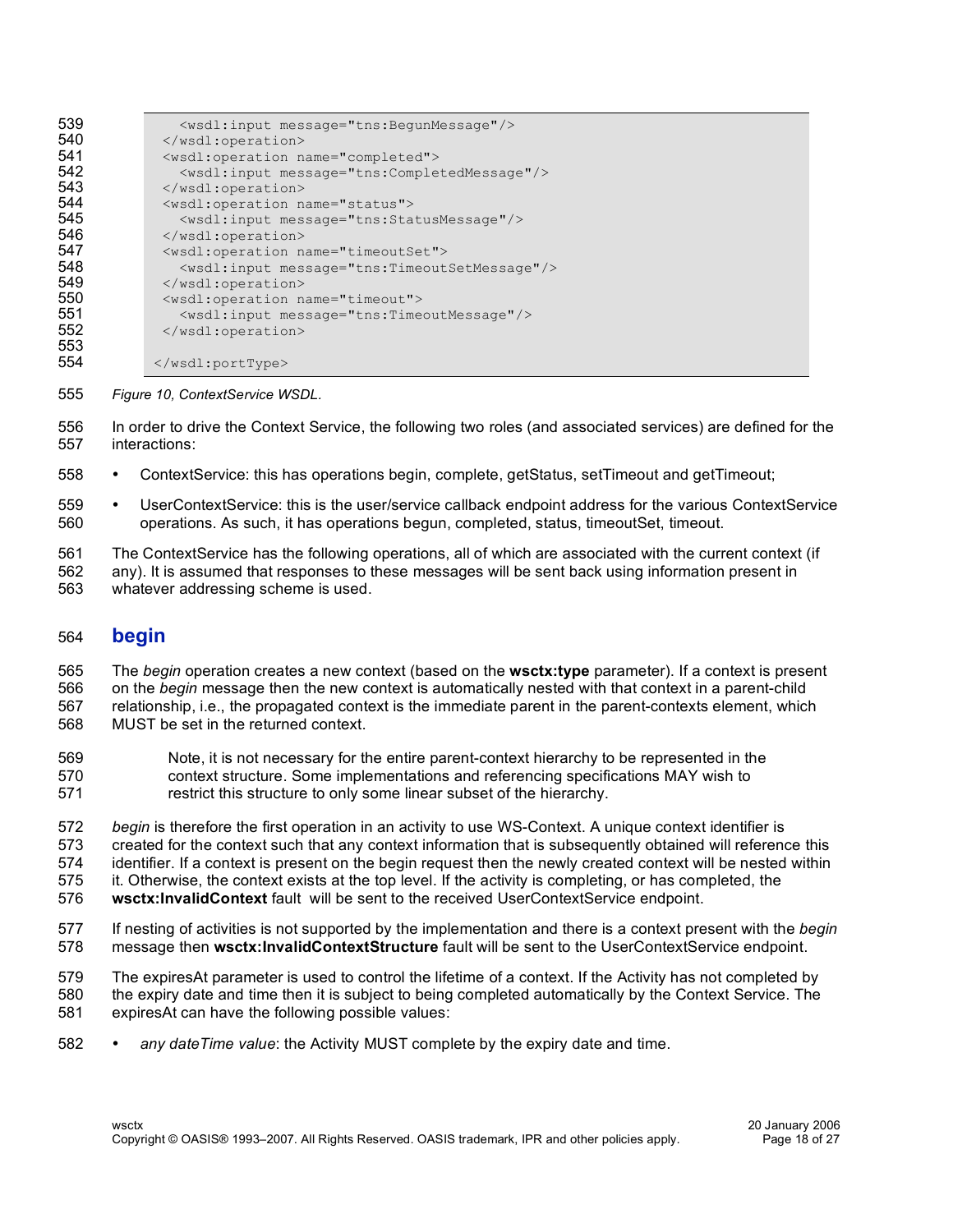- not present: the Activity will never be completed automatically by the Context Service implementation, i.e., it will never be considered to have timed out. If the implementation does not support this semantic, then the **wsctx:TimeoutNotSupported** fault will be sent to the UserContextService.
- *empty*: the last value specified using *setTimeout* is used. If no prior call to the *setTimeout* operation has occurred for this thread, or the duration returned is 0, then it is implementation dependant as to the timeout value associated with this Activity.
- Any other value results in the Context Service the **wsctx:TimeoutNotSupported** fault being sent to the UserContextService endpoint.
- Upon success, the *begun* response will be sent by invoking the begun operation of the
- UserContextService. The context will be present as a SOAP header in envelope containing the begun message.
- If an invalid context is propagated on the begin request then the **wsctx:InvalidContext** fault code is returned to the UserContextService.
- The **wsctx:InvalidProtocol** fault is sent to the UserContextService is the service cannot create a context of the required type.

#### **complete**

- A valid activity context is associated with this invocation. A Context Service implementation MAY impose
- restrictions on which Web services can terminate an activity, and in which case the **wsctx:NoPermission** fault MAY be returned to the UserContextService. It is beyond the scope of this specification to determine
- how restrictions are imposed.
- A protocol-specific completion command MAY accompany this invocation and MAY be used by the ContextService when terminating the activity. For example, one completion status for a transaction protocol might represent an abort signal. Some protocols may not make distinctions between success or failure in the termination of an activity and would not require any completion status.
- Once complete, the Context Service sends the *completed* message to the UserContextService. If the activity is in a state where completed is not allowed (eg, the activity has already completed), then the **wsctx:InvalidState** fault will be sent to the UserContextService.
- If an invalid context is propagated on the request then the **wsctx:InvalidContext** fault is sent to the UserContextService.

#### **getStatus**

- This operation is used to obtain the current status of the activity referenced in the propagated context.
- The Context Service invokes the *status* operation on the associated UserContextService to return the
- current status of the Activity. If there is no valid context associated with the context-identifier, the
- **wsctx:InvalidContext** fault code is returned to the UserContextService.
- If an invalid context is propagated on the request then the **wsctx:InvalidContext** fault code is returned to the UserContextService.

#### **setTimeout**

- No context is associated with this invocation. This operation modifies a state variable associated with the
- Context Service that affects the expiry date and time associated with the activities created by subsequent
- invocations of the begin operation when no expiry is specified (i.e., the begin expiresAt value is empty):
- this is a default timeout value associated with the service. If the parameter has a non-zero value n, then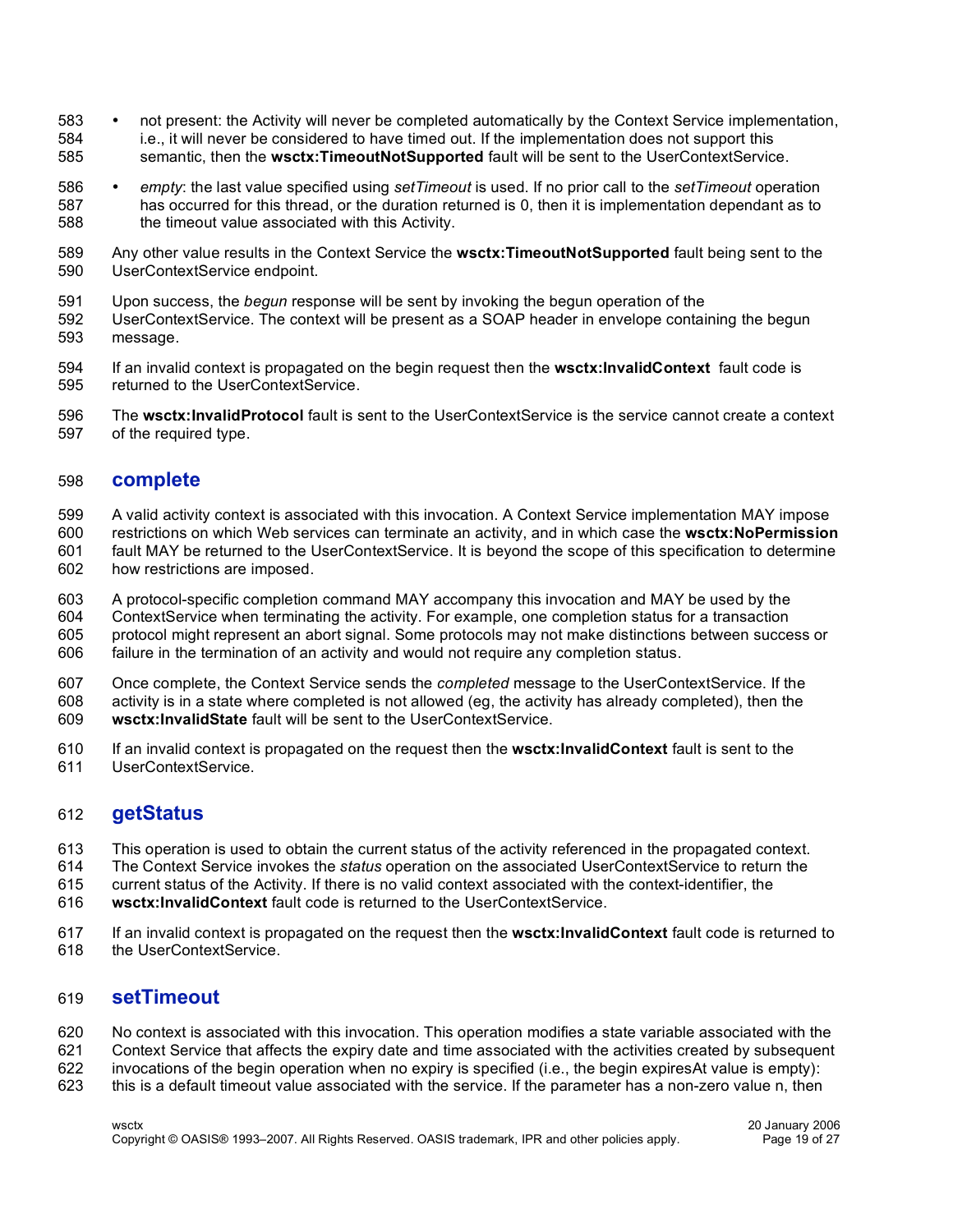- activities created by subsequent invocations of begin will be subject to being completed if they do not complete before n seconds after their creation. The timeout can have the following possible values:
- *any positive duration*: the Activity MUST complete within this duration from the time the activity is begun.
- *Not present*: the Activity will never be completed automatically by the Context Service implementation, i.e., it will never be considered to have timed out. If the implementation does not support this semantic, then the **wsctx:TimeoutNotSupported** fault code will be sent to the UserContextService.
- *0*: it is implementation dependant as to the meaning of passing a zero duration.
- A valid timeout value results in the Context Service calling the UserContextService's *timeoutSet* operation. Any other value results in the **wsctx:TimeoutNotSupported** fault code being invoked on the associated UserContextService.

#### **getTimeout**

 No context is associated with this invocation. Upon successful execution, this operation causes the Context Service to return the default timeout value (via the *timeout* message) associated with the service, i.e., the duration that is associated with activities created by calls to begin when no expiresAt value is passed via begin.

#### **5.2.1 WS-Context Faults**

 This section defines well-known error codes to be used in conjunction with an underlying fault handling mechanism.

#### **Unknown Context**

- This fault is sent by the ContextManager to indicate that the context identified in a received message is not recognised. This may indicate an unknown activity.
- The qualified name of the fault code is:
- wsctx:UnknownContext

#### **Invalid Context**

- This fault can be sent by an endpoint to indicate that it cannot accept a context which it was passed.
- The qualified name of the fault code is:
- wsctx:InvalidContext

#### **No Context**

- This fault can be sent by an endpoint to indicate that it did not receive a context when one was expected.
- The qualified name of the fault code is:
- wsctx:NoContext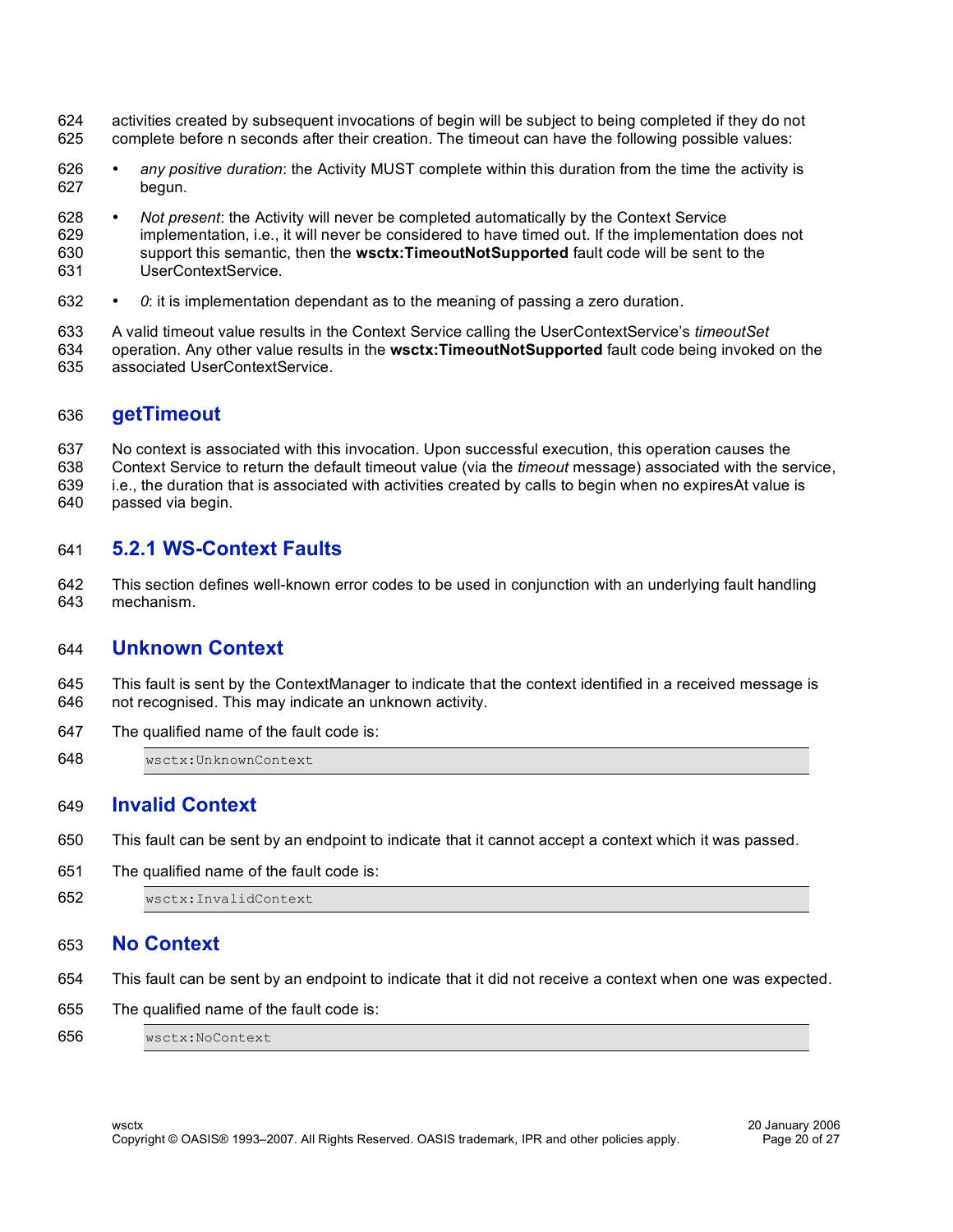#### **Invalid State**

 This fault is sent by the Context Service to indicate that the endpoint that generates the fault has entered an invalid state. This is an unrecoverable condition.

The qualified name of the fault code is:

wsctx:InvalidState

#### **Invalid Context Structure**

- This fault it sent by the Context Service if nesting of activities is not supported and there is a context present with the *begin*. This is an unrecoverable condition.
- The qualified name of the fault code is:

wsctx:InvalidContextStructure

#### **Timeout Not Supported**

 This fault is sent by the Context Service if an attempt is made to create an activity without a timeout and the implementation does not support that semantic. This is an unrecoverable condition.

- The qualified name of the fault code is:
- wsctx:TimeoutNotSupported

#### **Parent Activity Completed**

- This fault is sent by the Context Service if an attempt is made to create a nested activity with a parent activity that has already completed. This is an unrecoverable condition.
- The qualified name of the fault code is:

wsctx:ParentActivityCompleted

#### **No Permission**

- This fault MAY be sent by the Context Service if the implementation imposes restrictions on which Web services can terminate an activity.
- The qualified name of the fault code is:

wsctx:NoPermission

#### **Child Activity Pending**

- This fault MAY be sent by the Context Service if an attempt is made to complete a parent activity that currently has active child activities.
- The qualified name of the fault code is:

```
686 wsctx:ChildActivityPending
```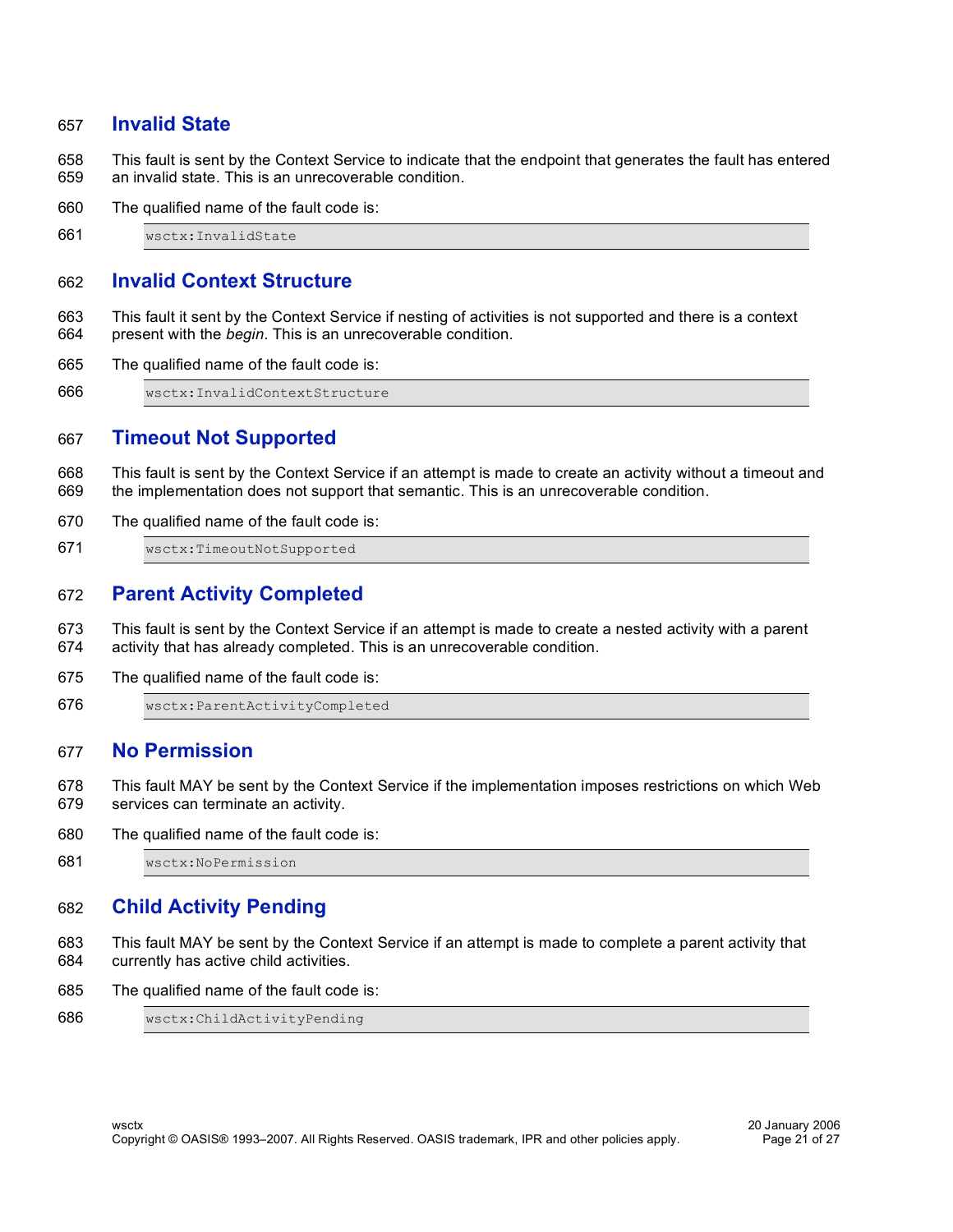#### **Status Unknown**

 This fault SHOULD be sent by a Context Service if it cannot report its current status but may be able to do so in the future.

The qualified name of the fault code is:

wsctx:StatusUnknown

#### **No Statuses Defined**

 This fault MUST be sent by a Context Service if a status value is requested and no values have been defined by the referencing specification.

The qualified name of the fault code is:

wsctx:NoStatusesDefined

#### **Unknown Activity**

 This fault SHOULD be returned if an activity is unknown to the Context Service when it is asked to report a status.

The qualified name of the fault code is:

701 wsctx: UnknownActivity

#### **Invalid Protocol**

 This fault is be sent by the Context Service if an attempt is made to create an activity with a protocol type it does not recognise.

The qualified name of the fault code is:

wsctx:InvalidProtocol

#### **5.2.2 Message exchanges**

 The WS-CAF protocol family is defined in WSDL, with associated schemas. All the WSDL has a common pattern of defining paired port-types, such that one port-type is effectively the requestor, the other the

- responder for some set of request-response operations.
- portType for an initiator ("client" for the operation pair) will expose the responses of the
- "request/response" as input operations (and should expose the requests as output messages); the
- responder (service-side) only exposes the request operations as input operations (and should expose the
- responses as output messages).
- Each "response" is shown on the same line as the "request" that invokes it. Where there are a number of
- responses to a "request", these are shown on successive lines. The initiator portTypes typically include various fault and error operations.

| Initiator (and receiver of<br>response) | Responder | "requests" | responses |
|-----------------------------------------|-----------|------------|-----------|
|-----------------------------------------|-----------|------------|-----------|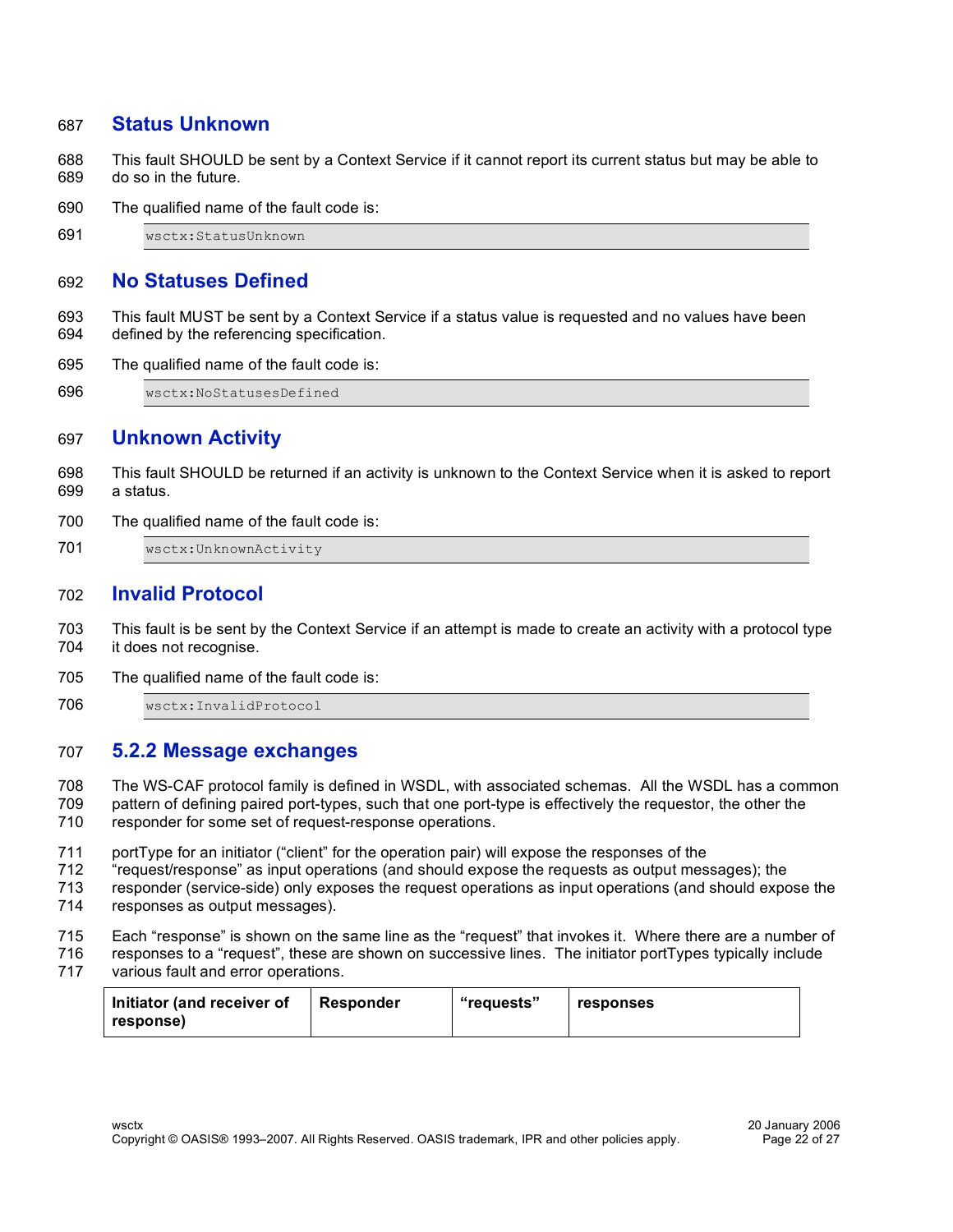| Initiator (and receiver of<br>response) | Responder             | "requests"  | responses                                                                                                                                                                                         |
|-----------------------------------------|-----------------------|-------------|---------------------------------------------------------------------------------------------------------------------------------------------------------------------------------------------------|
| ContextResponseHandler                  | ContextManager        | setContents | contentsSet<br>wsctx:UnknownContext<br>wsctx:InvalidContext<br>wsctx:NoContext                                                                                                                    |
|                                         |                       | getContents | contents<br>wsctx:UnkownContext<br>wsctx:InvalidContext<br>wsctx:NoContext                                                                                                                        |
|                                         | <b>ContextService</b> | begin       | begun<br>wsctx:InvalidState<br>wsctx:InvalidContext<br>wsctx:InvalidContextStructure<br>wsctx:TimeoutNotSupported<br>wsctx:ParentActivityCompleted<br>wsctx:NoPermission<br>wsctx:InvalidProtocol |
|                                         |                       | complete    | completed<br>wsctx:InvalidState<br>wsctx:InvalidContext<br>wsctx:ChildActivityPending<br>wsctx:NoPermission<br>wsctx:NoContext                                                                    |
| <b>UserContextService</b>               |                       | getStatus   | status<br>wsctx:InvalidState<br>wsctx:InvalidContext<br>wsctx:NoPermission<br>wsctx:NoContext                                                                                                     |
|                                         |                       | setTimeout  | timeoutSet<br>wsctx:InvalidState<br>wsctx:InvalidContext<br>wsctx:TimeoutNotSupported<br>wsctx:NoPermission                                                                                       |
|                                         |                       | getTimeout  | timeout<br>wsctx:InvalidState<br>wsctx:InvalidContext<br>wsctx:NoPermission                                                                                                                       |

718

719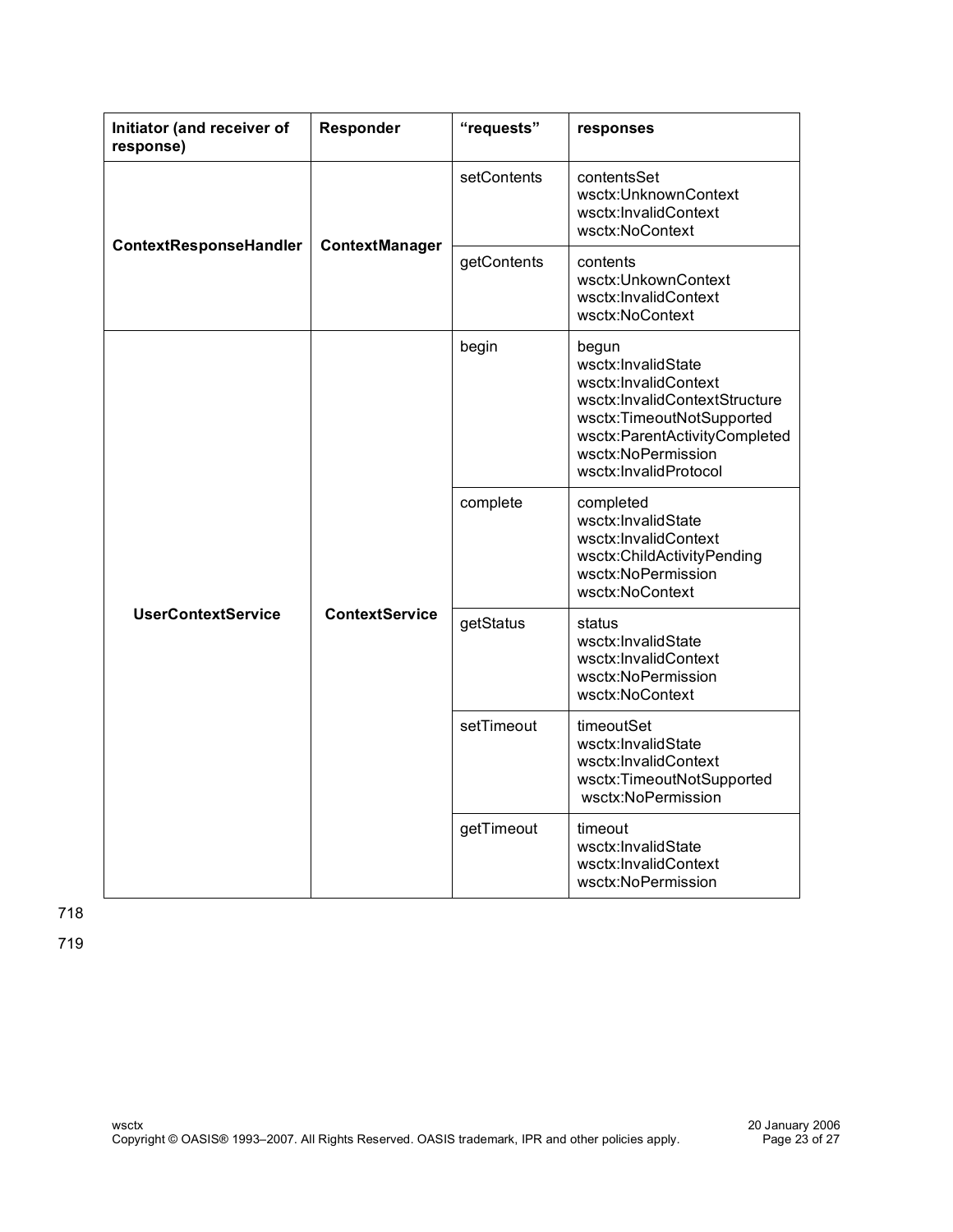### **6 Security Considerations**

 WS-Context is designed to be composable with WS-Security. WS-Context provides a context structure that is typically bound to a SOAP header block as well as endpoints for management of context lifecycle and contents.

 It is RECOMMENDED that messages containing context headers use WS-Security [9] facilities for digital signatures to guarantee message integrity and to verify originators of both messages and contexts. The message as a whole, the individual context headers, or both may be signed. In addition, when contexts are passed by value sensitive context data should be encrypted with XML encryption facilities as described in WS-Security for confidentiality.

 The ContextType schema includes an optional attribute, **wsu:Id**, which is used for ease of processing of WS-Security features. It is RECOMMENDED that implementations use the **wsu:Id** attribute to support encryption and signing of the context element. In addition, the context-identifier element definition includes an optional **wsu:Id** attribute to allow context services to sign identifiers, while allowing other

services (e.g., the context manager) to freely update and change the content of the context itself.

It is RECOMMENDED that authorization checks be applied to context service and context manager

operations. It is out of the scope of this specification to indicate how user identity and authorization are

 managed. Implementations may use appropriate mechanisms for the Web services environment. For example, user identity may be asserted via mechanisms described in Web Services Security Username

- Token Profile 1.0.
- 

In addition to any authorization checks it may perform on the sender of a message, it is RECOMMENDED

that applications services perform checks that contexts were created by authorized issuing authorities. A

separate authorization problem arises for specific participation in specific activities. For example, a user

may be permitted to access a service but not to participate in arbitrary transactions associated with the

service. It is RECOMMENDED that application services maintain authorization checks for participation in

specific activities based on domain specific requirements.

 In order to defend against spoofing of context-identifiers by an attacker it is RECOMMENDED that service managers create context-identifiers incorporating random parts.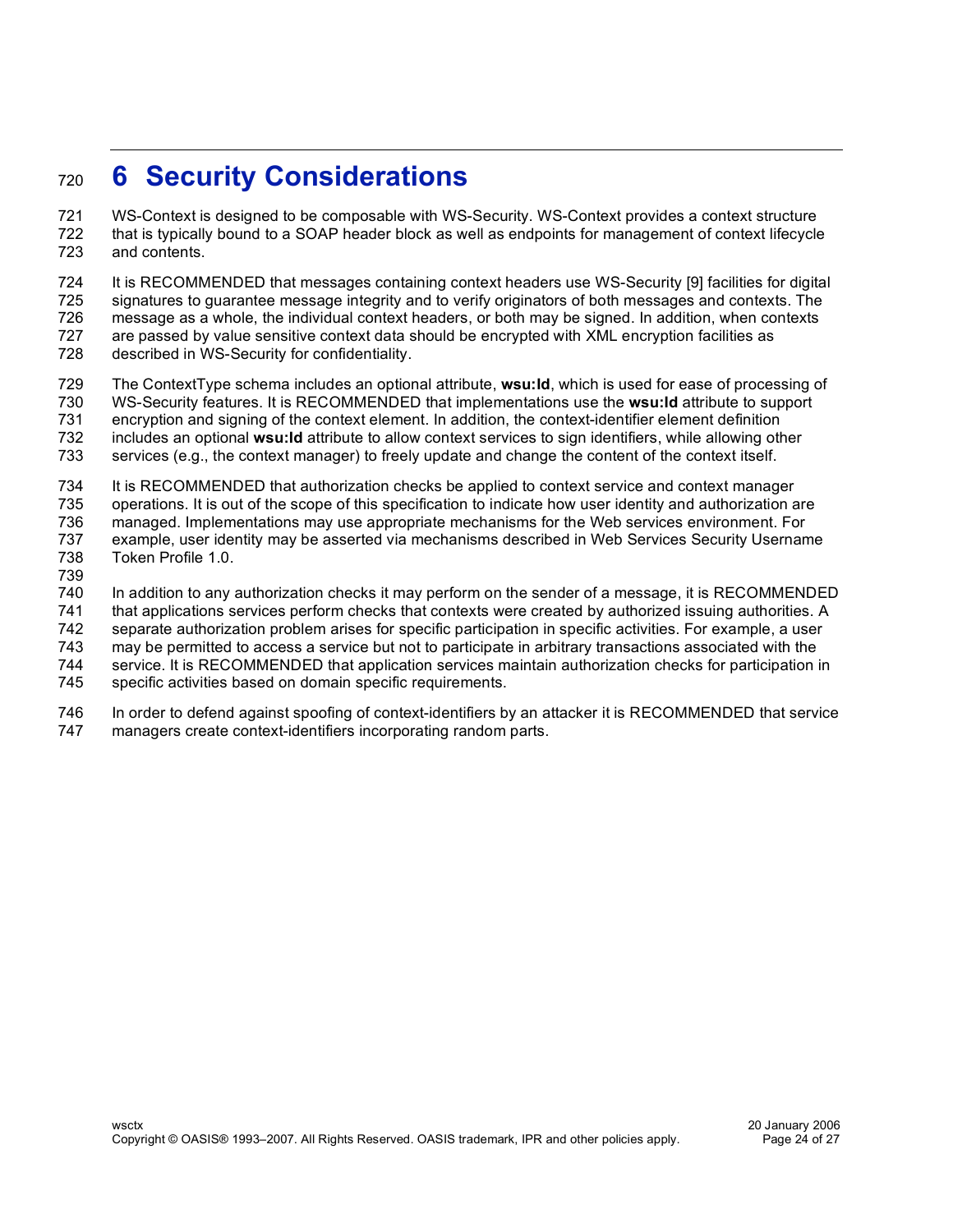### **7 Conformance considerations**

 The WS-Context specification defines a session model for Web Services (the activity concept), a context to represent that model in executing systems and endpoints to manage context lifecycle and contents.

 The minimum usage of WS-Context is restricted to the pass by value model of the context structure itself. Conformant implementations MUST follow the rules specified in Section 3; lexical representations of the context must be valid according to the schema definition for **wsctx:ContextType**.

 Systems and protocols that leverage the pass-by-reference representation of context MUST support the Context Manager. Conformant implementations of the Context Manager MUST follow the rules stated in Section 4.

- Context lifecycle demarcation and control is managed by the Context Service. Conformant
- implementations of the Context Service MUST follow the rules stated in Section 5.

 All messages based on the normative WSDL provided in this specification MUST be augmented by a Web services addressing specification to support callback-style message exchange.

 Specifications that build on WS-Context MUST satisfy all requirements for referencing specifications that are identified for contexts, context-services and context managers.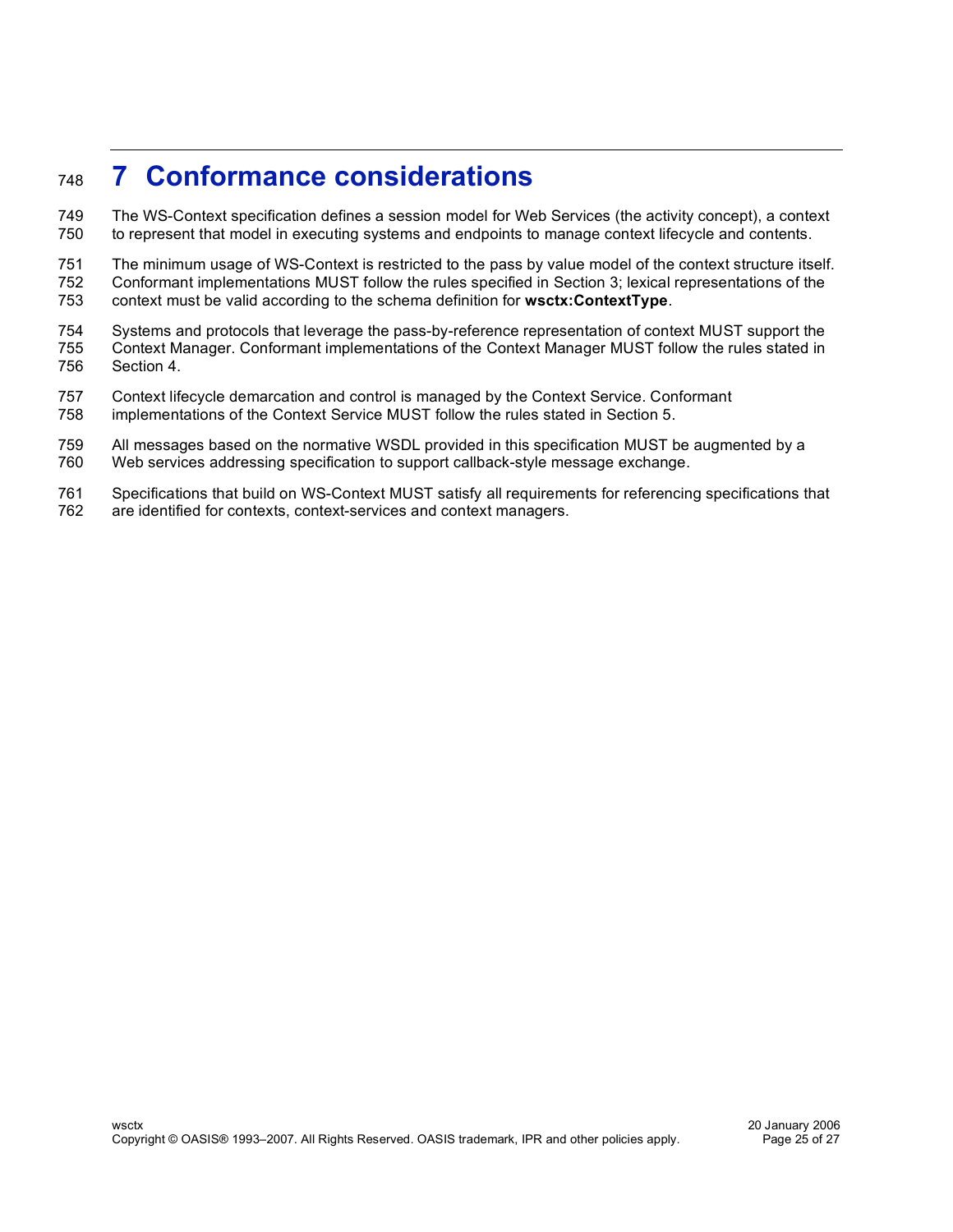### **8 Normative References**

- [1] WSDL 1.1 Specification, see http://www.w3.org/TR/wsdl
- [2] "Key words for use in RFCs to Indicate Requirement Levels," RFC 2119, S. Bradner, Harvard University, March 1997.
- [3] "Uniform Resource Identifiers (URI): Generic Syntax," RFC 2396, T. Berners-Lee, R. Fielding, L. Masinter, MIT/LCS, U.C. Irvine, Xerox Corporation, August 1998.
- 
- [4] WS-Message Delivery Version 1.0, http://www.w3.org/Submission/2004/SUBM-ws-messagedelivery-20040426/
- [5] WS-Reliability latest specification, http://www.oasis-open.org/committees/download.php/8909/WS-
- Reliability-2004-08-23.pdf. See Section 4.2.3.2 (and its subsection), 4.3.1 (and its subsections). Please
- note that WS-R defines BareURI as the default.
- 774 [6] Addressing wrapper schema, http://www.oasis-
- open.org/apps/org/workgroup/wsrm/download.php/8365/reference-1.1.xsd
- 776 [7] WS-R schema that uses the serviceRefType, http://www.oasis-open.org/apps/org/workgroup/wsrm/download.php/8477/ws-reliability-1.1.xsd
- [8] Web Services Addressing, see http://www.w3.org/Submission/ws-addressing/
- [9] Web Services Security: SOAP Message Security V1.0, http://docs.oasis-open.org/wss/2004/01/oasis-
- 200401-wss-soap-message-security-1.0.pdf